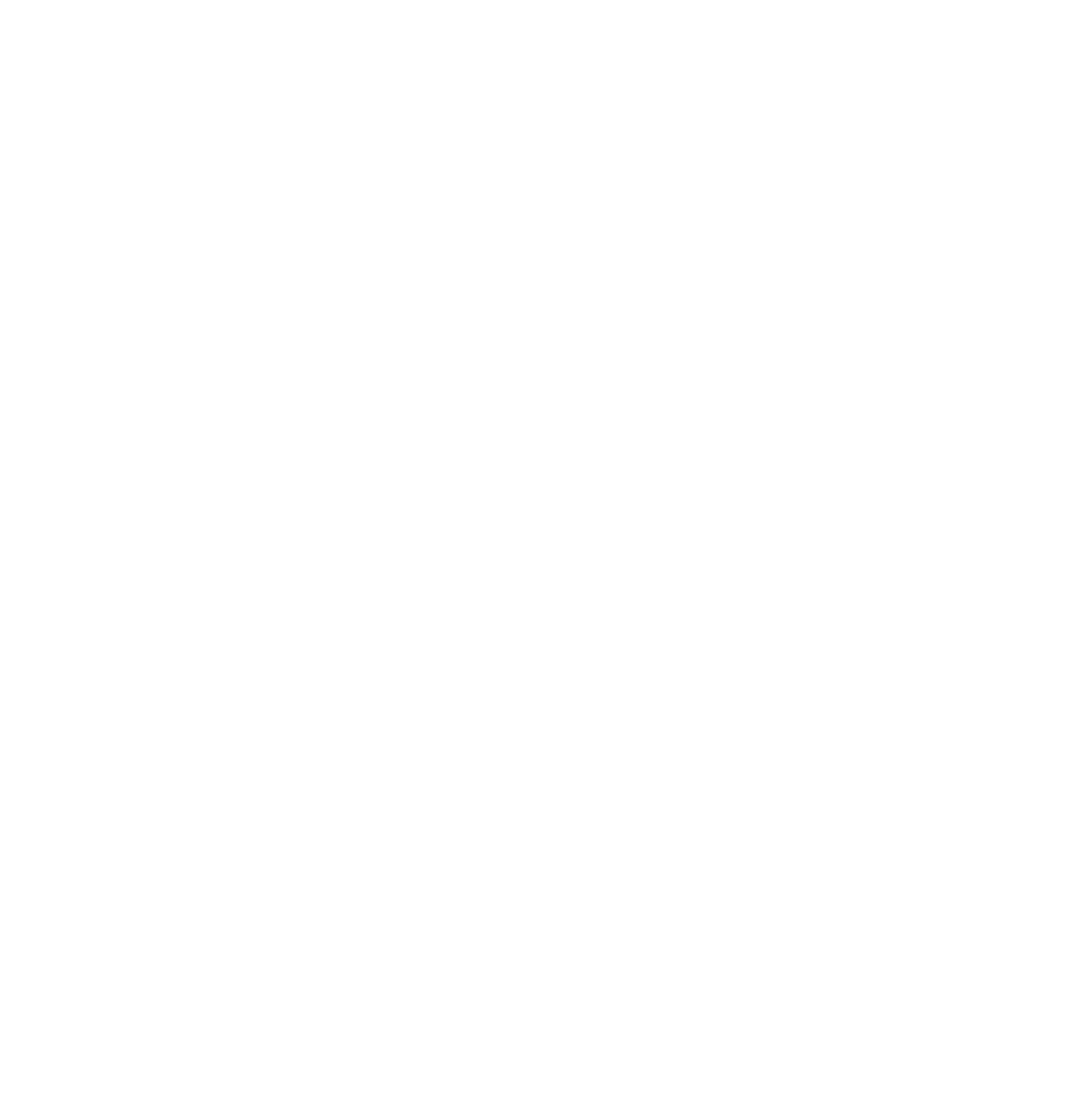## **DEAN'S FOREWORD**



Dear friends of FASS,

Our 12th Newsletter covering the period between 1 April 2013 and 31 August 2013 is ready to view. It is filled with information on our new faculty members, books, journal articles and exhibitions by our faculty members as well as news about conferences, workshops and lectures by the members of FASS. You can also see inspiring news about awards and many achievements of our graduates that make us proud. We are pleased to share all this uplifting information with you. Cheers to all who contributed to the content of this newsletter.

**Ayşe Kadıoğlu**

Dean

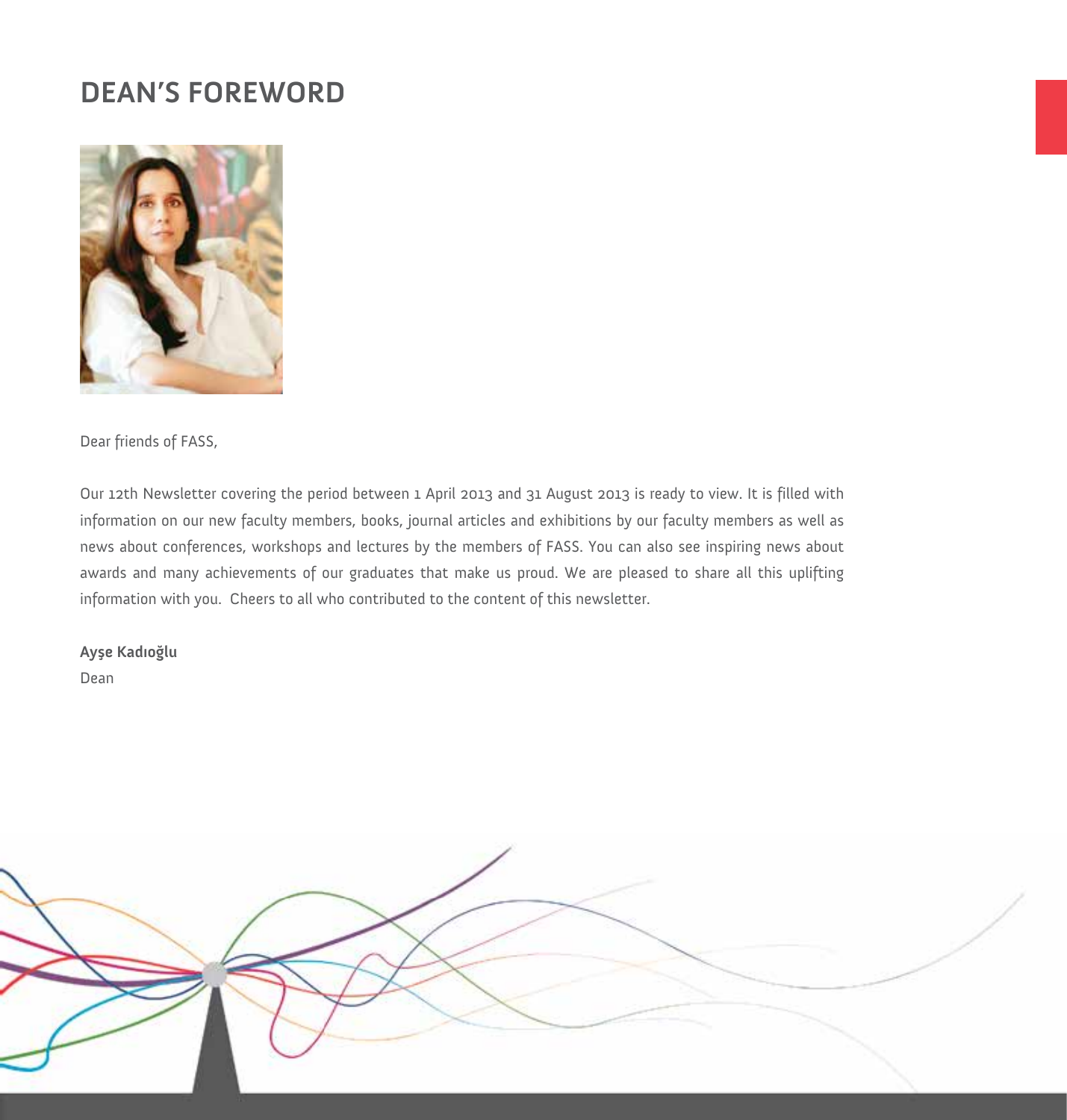## **NEW FACULTY**

#### **Full Time**

**Bülent Aras** received his B.A. in Political Science and International Relations from Boğaziçi University in 1994, and his Ph.D. from the same institution in 1999. He was a visiting scholar at Indiana University's Center for Eurasian Studies in 1998, Oxford University's St. Anthony's College in 2003, a research scholar at the Paris-based European Union Institute of Security Studies in the summer of 2004 and visiting fellow at Washington based Wilson Center in the winter of 2013. He became a full professor in 2007 at Işık University. He was Senior Visiting Professor of Turkish Studies at St. Anthony's College, Oxford in 2010. He taught at the Department of Humanities and Social Sciences of Istanbul Technical University before he was appointed as the chairman of the Ministry of Foreign Affairs' Strategic Research Center (SAM) in 2010 and Diplomatic Academy in 2012. He is also academic advisor to the Minister of Foreign



Affairs. He joined Sabancı University after leaving his post in the Ministry of Foreign Affairs on September 1st, 2013.

He published 13 books. Bülent Aras has been focusing on Turkish Foreign Policy, Middle Eastern Politics, and Central Asia. As an expert in these fields he has done consulting work for numerous organizations. His articles have appeared in *Middle East Policy, Journal of Third World Studies, Journal of South Asian and Middle Eastern Studies, Third World Quarterly, Political Science Quarterly, International Journal, Futures, Journal of Southern Europe and the Balkans, Mediterranean Quarterly, Nationalism and Ethnic Policy and Central Asia/Caucasus.* 



**Achille Pasqualotto** received his PhD in Psychology from the Trinity College Dublin. He worked as a post-doctoral fellow at the University of Hong Kong, Collège de France, and Queen Mary University of London, and as a teaching fellow at the Heinrich-Heine University of Düsseldorf. His experience and interests include: spatial memory, multisensory integration, visual perception, body representation, and language. He conducted studies involving sighted and blind adults. Part of his previous work has been funded by a Marie Curie post-doctoral fellowship. His papers have been published in leading academic journals such as *Behavioral and Brain Sciences, Neuroscience and Biobehavioral Reviews, Behavioural Brain Research, Cognition, Psychonomic Bulletin and Review, Brain and Cognition and Experimental Brain Research.*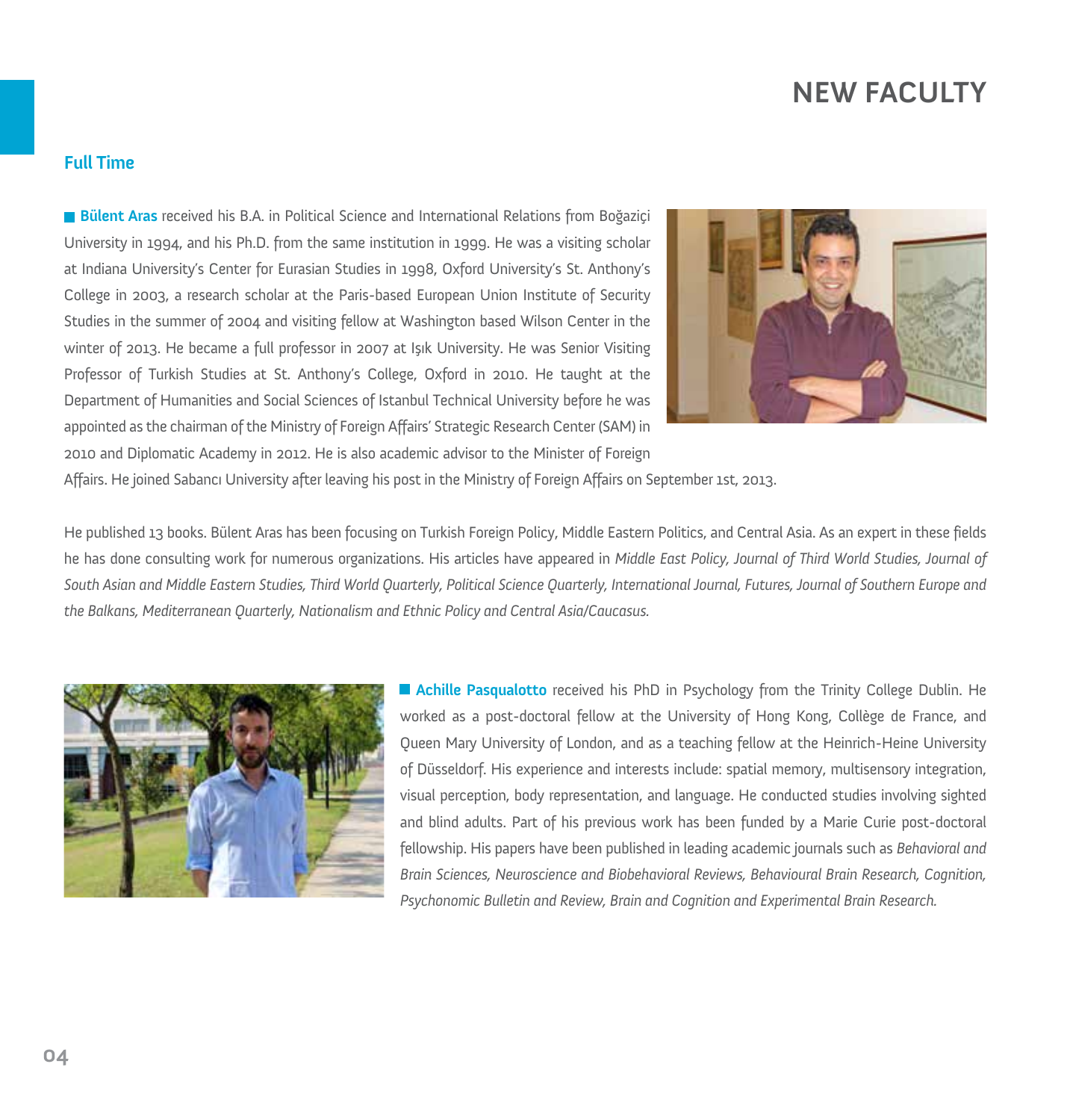## **NEW FACULTY**

#### **Visiting**



**Murat Bayar** received his doctoral degree in Political Science at the University of Georgia, Athens, USA in May 2012. His dissertation investigated the impact of militarized interstate disputes in the Middle East and North Africa on the protest and violence levels of Muslim immigrants in Western countries. His research interests include Middle East, democratization, transnationalism, and water politics. Expanding on his Masters thesis in Conflict Analysis & Resolution at Sabancı University (2006), Bayar is currently conducting field study on the Euphrates-Tigris Basin conflict between Iraq and Turkey. In association with Georgia Institute of Technology, where he served as Visiting Assistant Professor in 2012-13 academic year, this 5-year interdisciplinary project comprises the political and technical assessment of this conflict with the involvement of all state, civil, private, and international parties for sustainable development, poverty reduction, and regional cooperation. Bayar's work has been published in various outlets, including *Ethnic and Racial Studies, Kluwer Law International, and Turkish Studies.*

**Neslihan Uler** is an assistant research professor at the Institute of Social Research at the University of Michigan. She earned her bachelor's degree in mathematics from ODTU and her master's and doctoral degrees in economics from New York University. Her research interests are in the fields of experimental, behavioral and public economics. Her main research area is focused on examining ways to increase efficiency in situations where individuals either under provide commonly used goods, or over-utilize resources from a common pool. In a secondary research avenue, she uncovers behavioral biases that result in systematic deviations from standard theory predictions. Her work has been published in leading academic journals such as *Journal of Public Economics and Experimental Economics.*

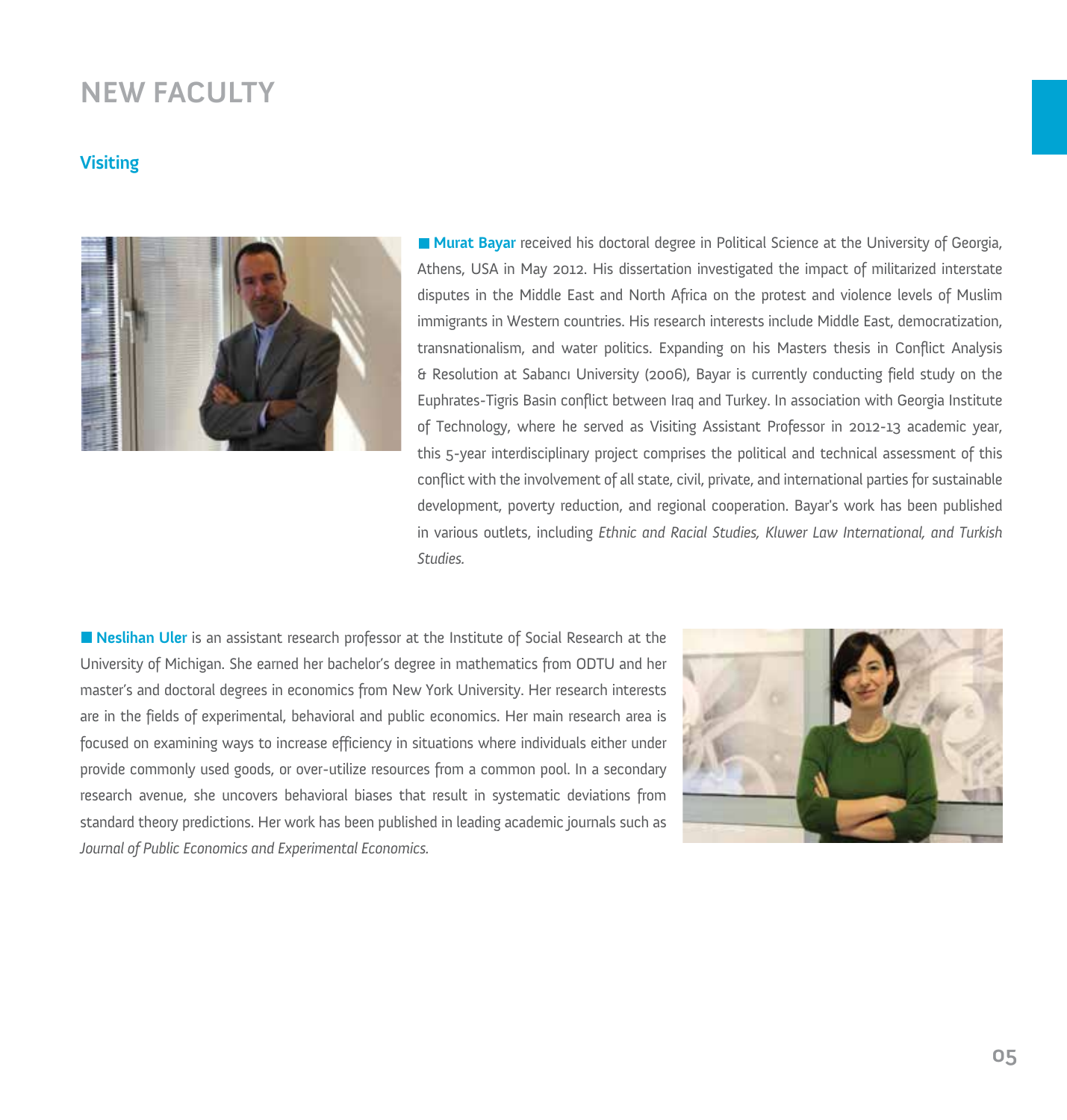# **NEW FACULTY**



**Sibel Halfon** received her BA in Psychology and MA in Clinical Psychology from Boğaziçi University. She completed her PhD in Clinical Psychology at City University of New York. Her dissertation was a mixed methods examination of the phenomenon of repetition within the context of a taped five times per week psychoanalysis. She developed a measure of verb repetition, as her interest was in motivational states, and studied the relationship between repetition and the capacity to symbolize. Her wider research interests focus on investigating treatment process and outcome in psychotherapy.

**Kerim Can Kavaklı**, a 2002 alumnus of Sabancı University, returns to his alma mater after receiving a Ph.D. in political science from the University of Rochester and holding a post-doc position at the Bruno Kessler Foundation in Italy. Kerim Can is mainly interested in the links between domestic and international politics. He employs statistical and game theoretic tools in his research. He has written several papers on how national leaders' efforts to remain in office lead to international conflict. He has also studied the role of cultural biases in international cooperation. He will be teaching courses on domestic politics and international relations during his visit.





**Yusufcan Masatlıoğlu** is currently an associate professor of Economics at the University of Michigan and joining our faculty as a visiting faculty member this year. After obtaining his PhD in Economics at New York University, his academic carrier started at the University of Michigan in 2005. He is also holding a position at the School of Information at University of Michigan. Yusufcan has developed a deep and important research agenda in the area of bounded rationality and decision theory. His papers have been published in top economics journals such as American Economic Review, Review of Economic Studies and Journal of Economic Theory. Yusufcan also undertakes experimental work that has helped to guide his choice theoretical work. He will be teaching "Psychology and Economics", "Microeconomic Theory" and "Decision Theory" during his visit.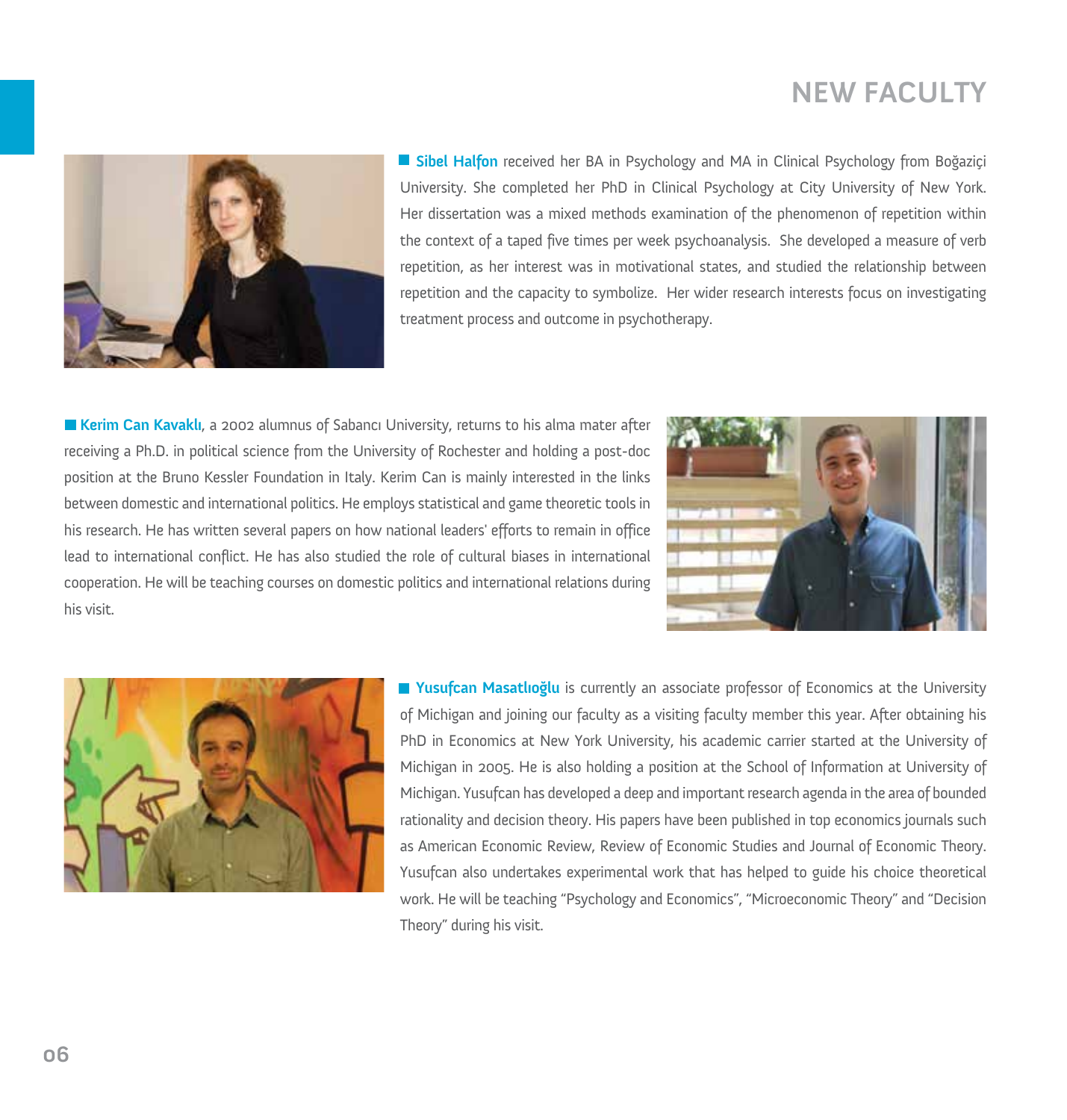## **FACULTY NEWS**

**Eighth Sakip Sabanci International Research Awards** 



The theme for this year's awards was "Checks and Balances in Democracy: the Turkish Case from a Comparative Perspective." The Special Jury Award was presented to *Prof. Ergun Özbudun*  of the Istanbul Şehir University Law School for his publications on prestigious international platforms and his comparative studies on the Turkish case.

Winners of the awards were **Meral Uğur Çınar**(The New School Department of Political Science and Sociology) and **Kürşat Çınar** (Ohio State University, Doctorate in Politics) with "Building Democracy to Last: The Turkish Experience in Comparative Perspective"; **Ioannis N. Grigoriadis**  (Bilkent University Political Science and Public Administration Department) with "Democratic Transition and the Rising Tide of Majoritarianism: Comparing the Cases of Greece and Turkey" and **Yunus Sözen** (Özyeğin University International Relations Department) with "Paradoxes of Liberal Constitutional Democracy and Populist Challenge".

Winners received their prizes from *Türkan Sabancı*, wife of Sakıp Sabancı, Sabancı University Board of Trustees Chair *Güler Sabancı*, Sabancı University Board of Trustees Member *Sevil Sabancı* and Sabancı University President Professor *Nihat Berker* on June 26, 2013 at Sakıp Sabancı Museum – the Seed.

This year's jury panel members were **Ayşe Kadıoğlu** (Sabancı University), **Fuat Keyman** (Sabancı University), *Elaine Papouilias* (Harvard University), *Jenny White* (Boston University) *Aslı Bali* (UCLA), *Çağlar Keyder* (New York University and Boğaziçi University), and *Deniz Kandiyoti* (SOAS, London).

**Meltem Müftüler-Baç** is appointed as an affiliated professor at the University of Stockholm. The SUITS at the University of Stockholm is an interdisciplinary research institute that aims to produce research of the highest international quality within both the social sciences and humanities, and the Affiliated Professors will contribute to these research activities.

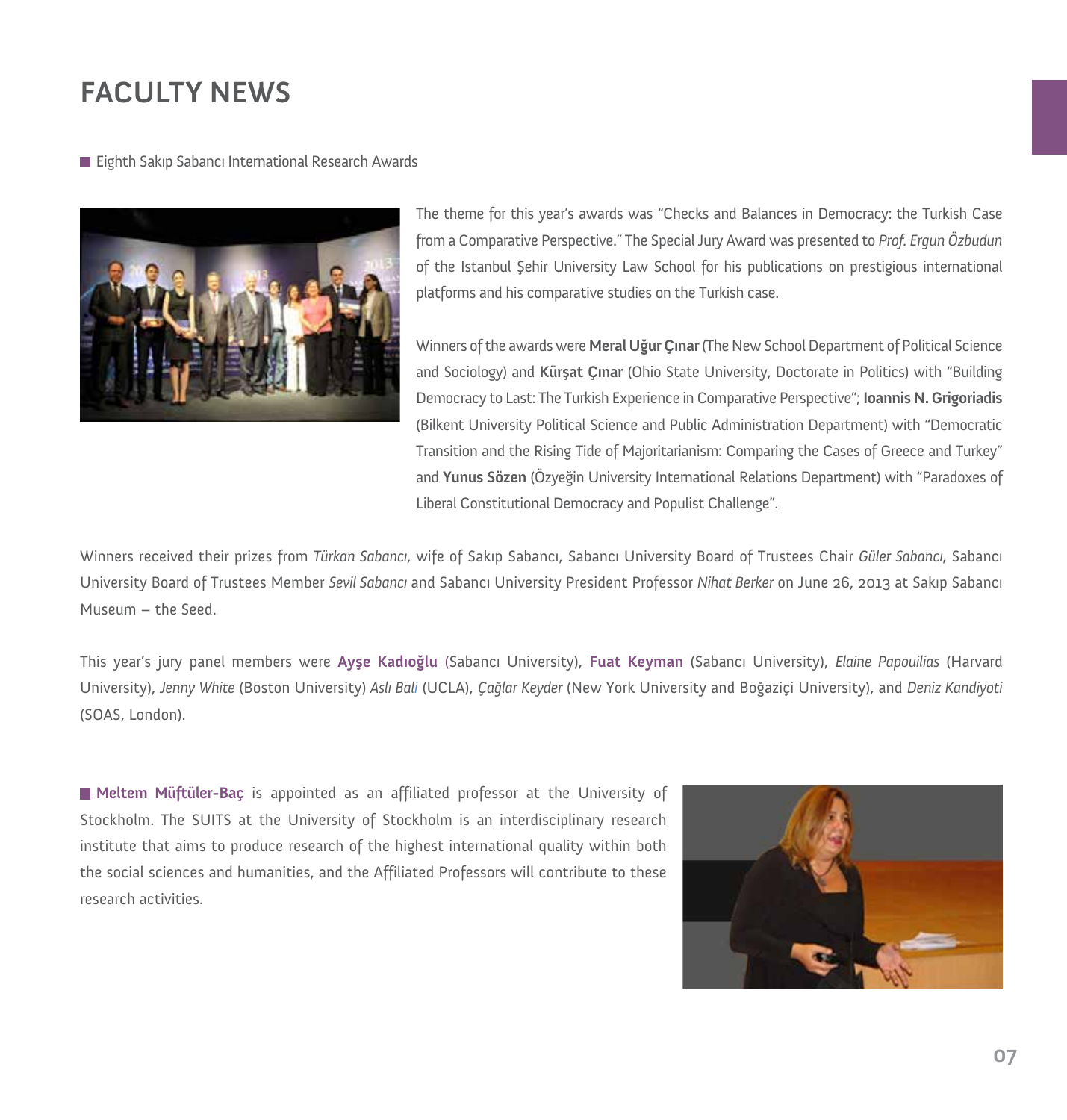# **FACULTY NEWS**

**Bahri Yılmaz** was appointed by the Mercator Foundation as a member of the selection committee of the fellowship program on "Contemporary Research on Turkey" in Germany.

He was also awarded the "Jean Monnet European Module" by the EU Commission for the third time. The topic of the Jean Monnet European Model is "European-Mediterranean Relations: Challenges for the Mediterranean Region".



**Alex Wong** received the Global Nikon Award, 1st prize in Video category "A Reverse of Time" at the 2012-2013 Nikon photo contest.

**Hülya Canbakal** was promoted to associate professorship by the inter-university board.

**Selim Birsel**'s book *News / Impressions* was printed and binded in 50 copies at Mas Matbaa. All copies were numbered and signed by the artist. This book was launched at KUAD Gallery.

**Murat Germen** has spent a month in Rabat, Morocco for an artist residency @ Le Cube, Contemporary Art Space and opened a solo show titled "En train de..." in April 2013.

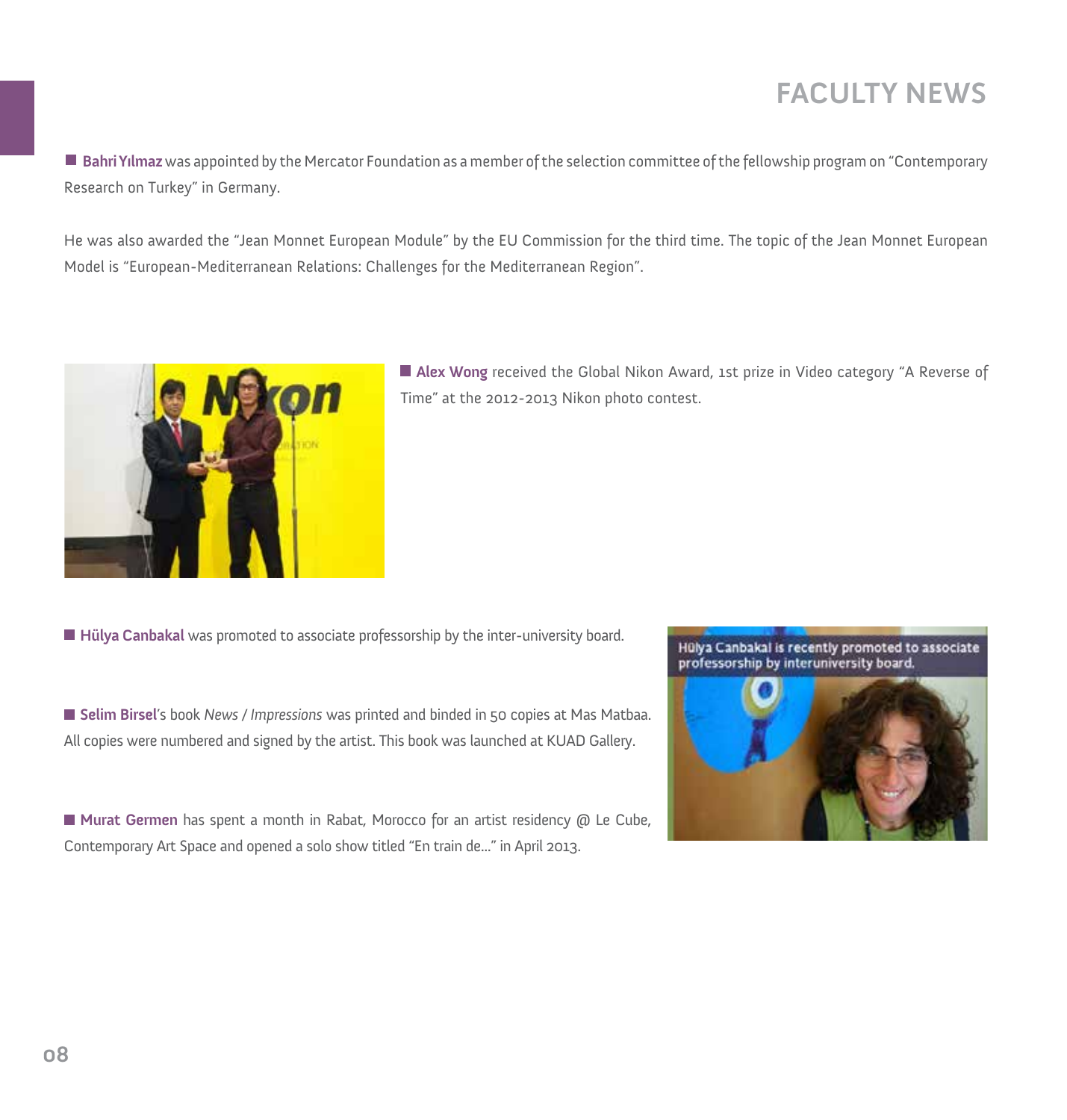#### **Selected Journal Articles (January – September 2013)**

**Ayşe Betül Çelik**, (with Elizabeth D. Salmon, Michele J. Gelfand, Sarit Kraus, Jonathan Wilkenfeld and Molly Inman), "Cultural contingencies of mediation: effectiveness of mediator styles in intercultural disputes", *Journal of Organizational Behavior (Sl)*, Vol.34, No.6, August 2013, 887-909 (SSCI)

**Ayşe Betül Çelik**, "State, non-governmental and international organizations in the possible peace process in Turkey's conflict-induced displacement", *Journal of Refugee Studies*, Vol.26, No.1, March 2013, 1-25 (SSCI)

**Gürol Irzık** and **Faik Kurtulmuş**, "Votes and lab coats: democratizing scientific research and science policy", *Metascience*, Vol.22, No.1, March 2013, 45-61.

**Eren İnci**, "Occupational choice and the quality of entrepreneurs", *Journal of Economic Behavior and Organization*, Vol.92, August 2013, 1-21 (SSCI)

**Eren İnci** (with Simon C.Parker), "Financing entrepreneurship and the old-boy network", *Journal of Economics & Management Strategy*, Vol.22, No.2, April 2013, 232-258 (SSCI)

**Mustafa Oğuz Afacan**, "Alternative characterizations of Boston mechanism", *Mathematical Social Sciences*, Vol.66, No.2, September 2013, 176-179 (SSCI)

**Mustafa Oğuz Afacan**, "Application fee manipulations in matching markets", *Journal of Mathematical Economics*, August 2013 (SSCI) (online)

**Mustafa Oğuz Afacan**, "The welfare effects of pre-arrangements in matching markets", *Economic Theory*, Vol.53, No.1, May 2013, 139-151 (SSCI)

**Nedim Nomer**, "Fichte's separation thesis", Philosophical Forum, Vol.44, No.3, July 2013, 233-254 (AHCI)

**Meltem Müftüler-Baç** (with Halit Mustafa Tağma and Ezgi Uzun), "The path to an entrenching alliance: utilitarianism and historical institutionalism in committing to NATO's missile defense system", *Uluslararası İlişkiler Dergisi,* Vol.9, No.36, January 2013, 75-100 (SSCI)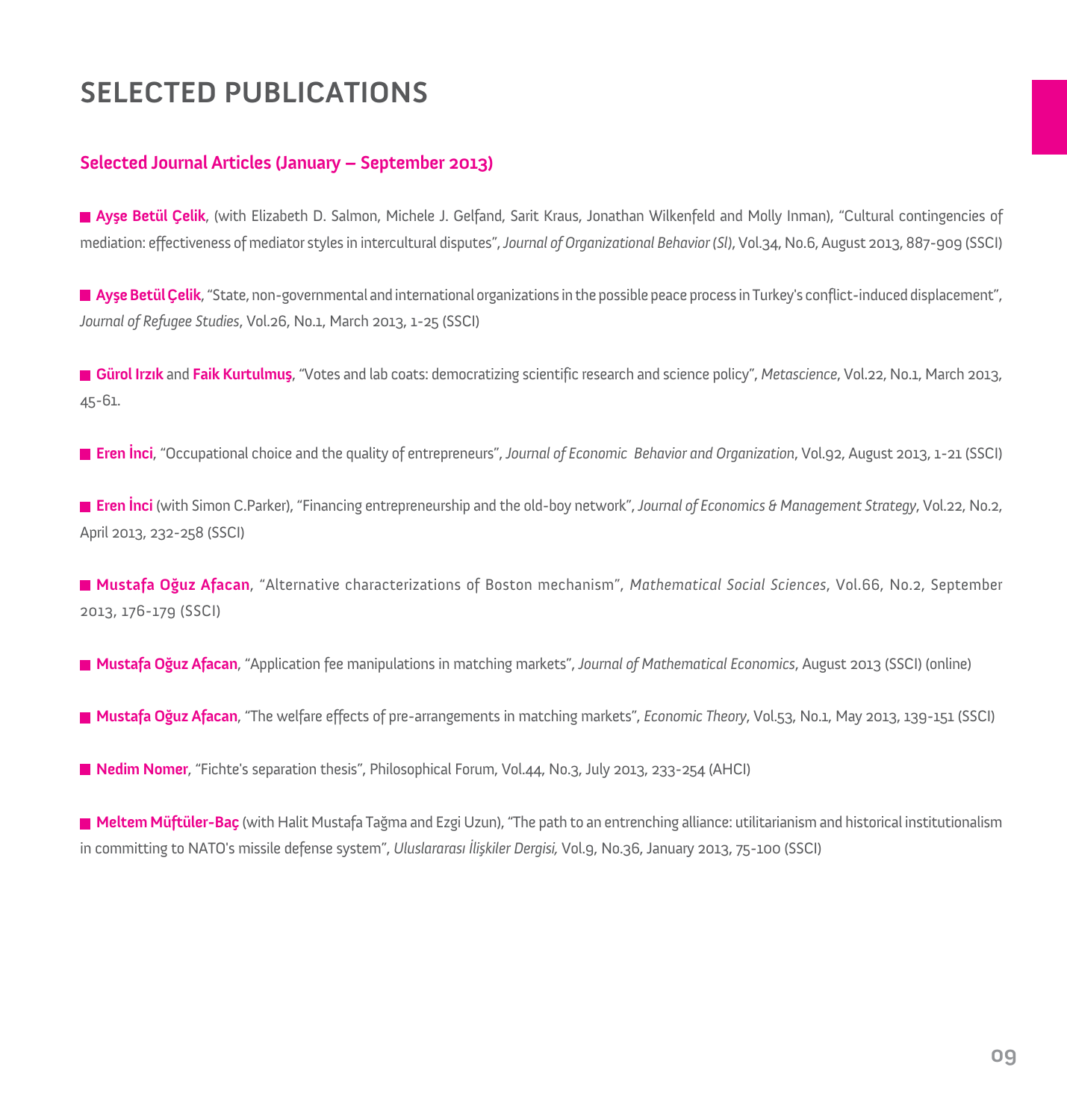#### **Books**



**SMA**<br>Notation

Levia Nevzi / Haydar Dancı

**Leyla Neyzi** and **Haydar Darıcı**, Özgürüm Ama Mecburiyet Var: Diyarbakırlı ve Muğlalı Gençler Anlatıyor, İstanbul: İletişim Yayınları, April 2013.

What do young people think about the events of the recent past? What kind of residues have nearly thirty years of war and the atmosphere of violence left behind in their minds? And more importantly, what do young people in the East and the West of Turkey, The Kurds and the Turks, think of each other?

Leyla Neyzi and Haydar Darıcı present us a map of mutual understanding through in-depth interviews with young people in Diyarbakır and Muğla. A map of prejudice, anxiety, anger, and lock-down; and yet a map of empathy, friendship, and exchange…

In order to lend an ear to the voices of young people on how getting to know each other and the other enriches oneself…

**Özge Kemahlıoğlu**, Agents or Boses? Patronage and Intraparty Politics in Argentina and Turkey, University of Essex, United Kingdom: European Consortium for Political Research Press, November 2012

Clientelism in public employment – the practice of offering jobs in return for political favours to a party or politician – is a problem from the perspectives of equality, democratic accountability and economic efficiency. Focusing on intra-party competition, this book presents an original explanation of why some politicians and parties engage more extensively in such practices than others. Examining Argentina and Turkey in a period of economic restructuring, the author argues that patronage jobs are distributed hierarchically to the politicians' circle within the party. Consequently, the distribution of patronage is affected by competition for party leadership. Analysis of original statistical and case study data at the sub national level confirms that clientelistic practices are influenced by party characteristics. Kemahlıoğlu's research reveals a surprising and counter-intuitive conclusion; that when party support is crucial to politicians' career progression and the leadership of the party is openly contested the proliferation of clientelism is contained and controlled.



agents or bosses? ige and intra-party politics in<br>argentina and turkey

Özge Kemahhog'u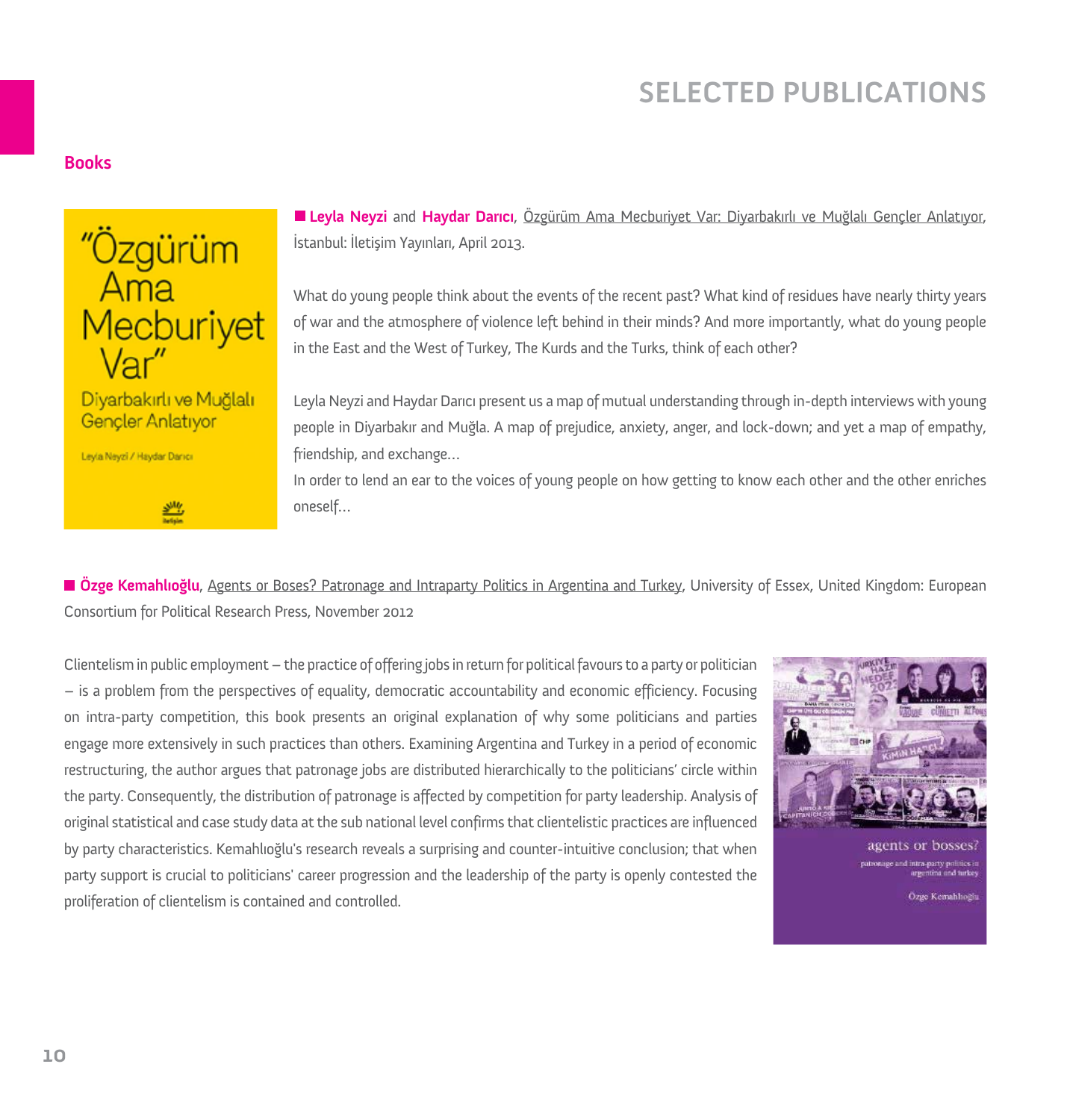#### **Exhibitions By Faculty Members**



 **"Creating Together"** was a collective visual art exhibition by faculty members of Visual Arts and Visual Communication Design Program at Sabancı University. That was the first review of almost all the academicians who have created and developed the programme, bringing together works from various theme and field of interest. It was displayed at Earl Lu Gallery, Lasalle College of The Arts, Singapore between April 17 – May 9, 2013.

*Exhibiting artists:* Selçuk Artut, Elif Ayiter, Murat Germen, Stephanie Paine, Yoong Wah Alex Wong, and Wieslaw Zaremba.

**Alex Wong** participated in several exhibitions:

 "**A Reverse of Time**", Global Nikon Award Showcase 2012-2013, Ginza Nikon Gallery, Tokyo, Japan, August 28 – September 10, 2013

**T** "On The Road", Objectifs Gallery, Centre for Photography and Filmmaking, Singapore, August 1 – 14, 2013.

**The Jokers Are Everywhere**", Lumen Prize Exhibition 50 Artists, Treberfydd Art Exhibition, Treberfydd House, Wales, United Kingdom, July 11 – 26, 2013.

"**After Lunch**", The 5th Kuala Lumpur International Photo Awards, Galeri Petronas, KLCC Suria, Kuala Lumpur, Malaysia, May 23 - June 23, 2013.

"**Creating Together – On the Road**", Earl Lu Gallery, Lasalle College of The Arts, Singapore, April 17 – May 9, 2013.

"**In and Out of the Mist**", RPS 155th International Print Exhibition, Smethwick Photographic Society, The Old School House, Oldbury, United Kingdom , April 15 – 30, 2013.

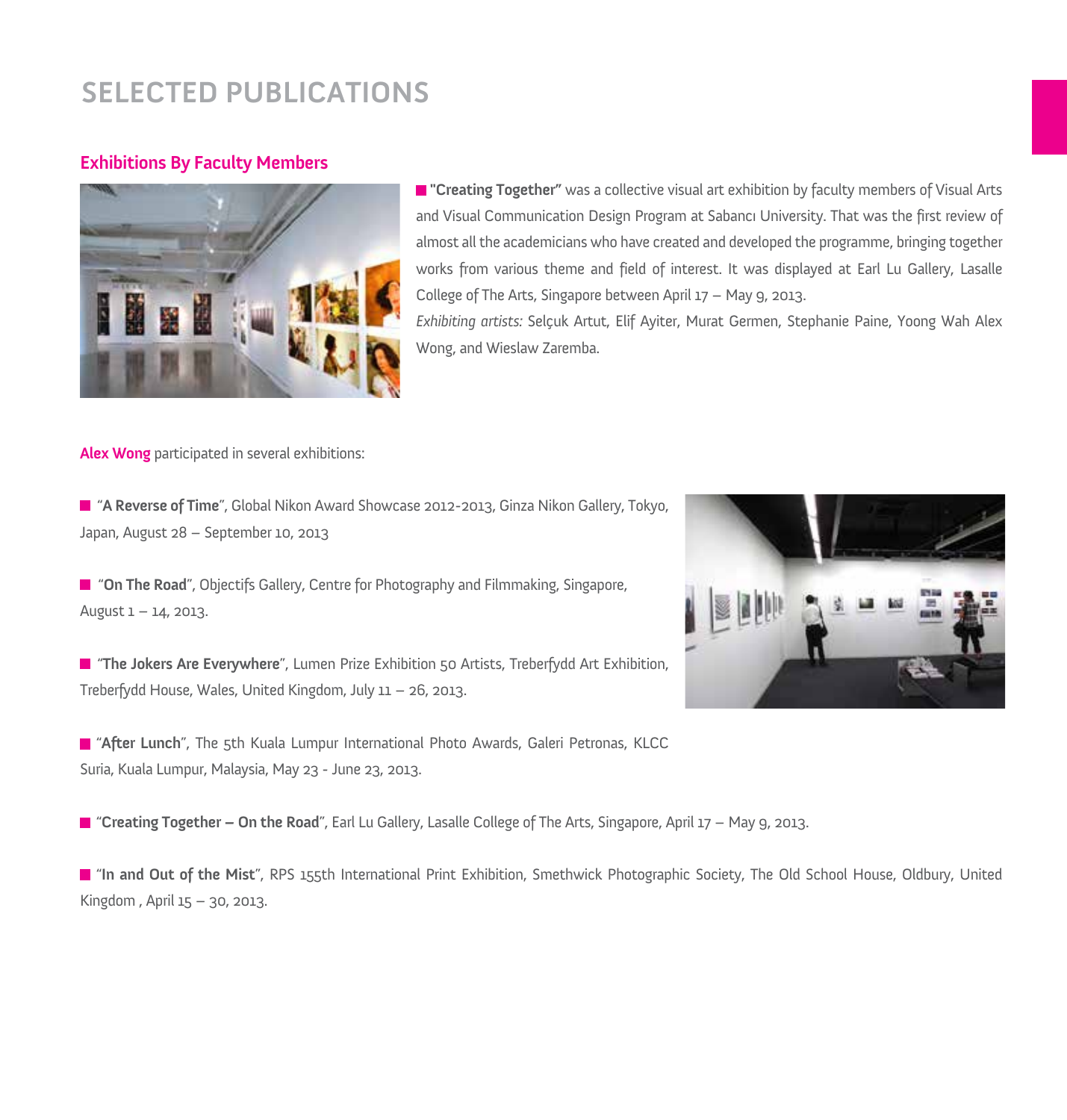#### **Erdağ Aksel**

"**A History of Inspiration**", group exhibition, Palais de Tokyo, Paris, June 21 – September 9, 2013.



#### **Murat Germen**

"**En train de...** ", solo exhibition, Le Cube, Contemporary Art Space, Rabat, Morocco, April 2013.

"**Sublime Porte – Art and Contemporary Turkey**", group exhibition, Geoffrey Yeh Art Gallery, Sun Yat Sen Hall, St. John's University, New York, March – May 2013.

Murat Germen has also participated in international contemporary art fairs such as, Scope Basel 2013 / Art Copenhagen 2013 / Art The Hague 2013 / KunstRAI Amsterdam 2013.

**Selim Birsel**'s works were displayed in several exhibitions: "**Sign, Symbol, Image**", Egeran Gallery, İstanbul, May 23-July 19, 2013.

"**Bas-Cotés**", Saint Julien Molin Molette, May 18 – 26, 2013.





**Wieslaw Zaremba** "**In the Studio 2**", documental photographs from VA 323-Figure Drawing Course, FASS Art Gallery, April – May 2013.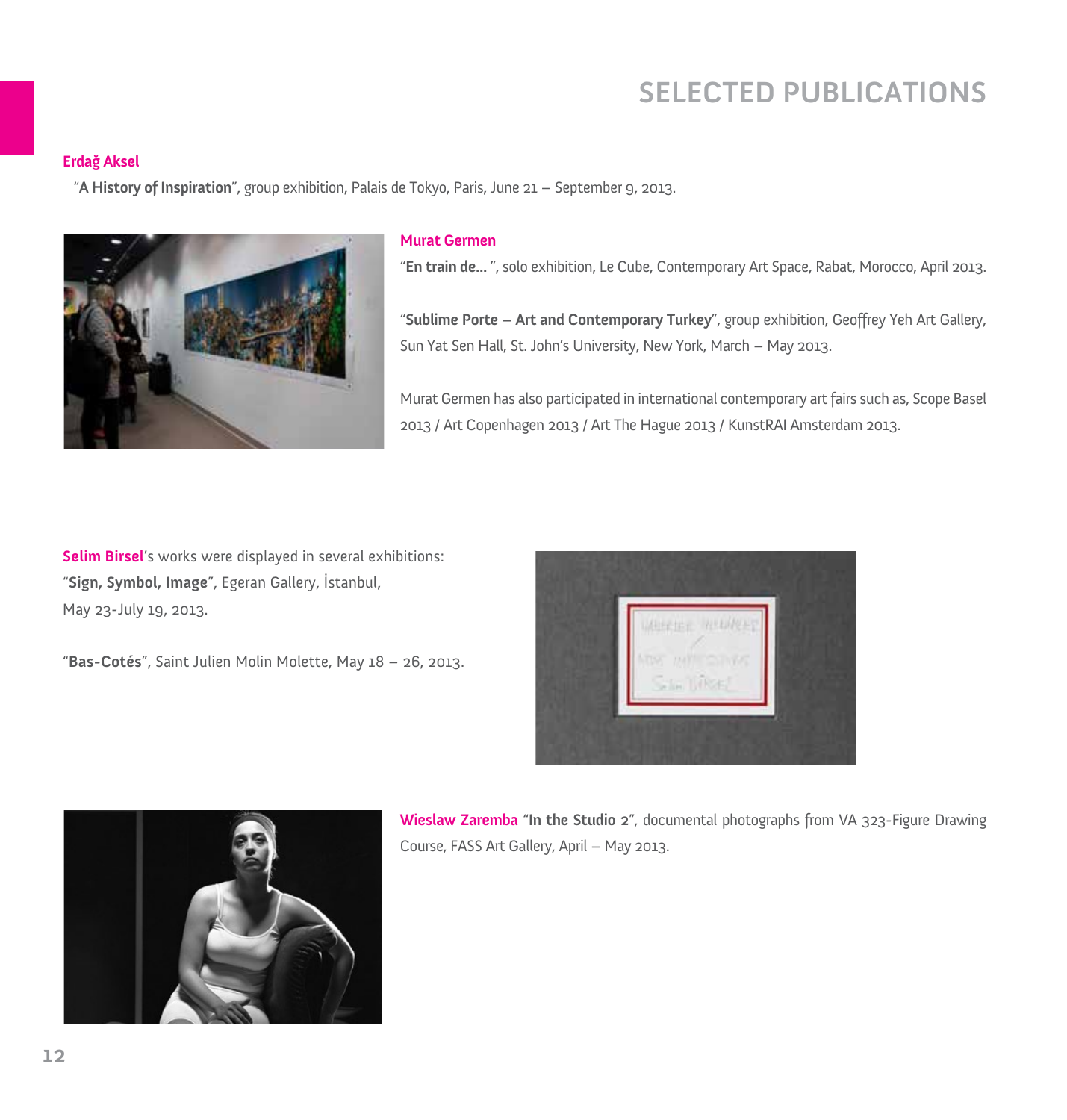

66 young diplomats from 66 countries visited our campus on April 22, 2013 as part of the 19th Training Program for International Junior Diplomats organized by the Diplomatic Academy of the Ministry of Foreign Affairs.

Following the opening speech by **Mehmet Baç**, **Ayşe Kadıoğlu** gave a lecture on "Turkish Foreign Policy During the Past Decade". After the questions and answers session, the young diplomats had a tour of the campus.

*The 4th Murat Sertel Workshop on Economic Design* was jointly organized by Sabancı University and Istanbul Bilgi University on May 17-18 at the Sabancı University Karaköy Minerva Han.

*The 3rd All Istanbul Economics Meeting*, previously hosted by the Economics Department of Boğaziçi University (2011) and the Economics Department of Koç University (2012), was organized by the Economics Program of the Faculty of Arts and Social Sciences of Sabancı University on May 11, 2013 at Sabancı University campus.

THE THIRD ALL ISTANBUL ECONOMICS **MEETING** 11th of May at Sabancı **University Campus.** 

All Istanbul Economics Meeting aims to bring together and originate feedback from fellow researchers from universities in Istanbul. Besides economists from Bilgi University, Boğaziçi University, Koç University and Sabancı University, researchers from Gebze Institute of Technology, Kadir Has University, and Özyeğin University are also invited.



**The third edition of** *ISType*, a seminar devoted to encouraging typographic literacy in Turkey, was held on June 13-16 at Sabancı University's Karaköy Communication Center and SALT Galata. This year, the theme of the event was "Stroke". The theme of stroke was approached in the manner of 'human mark' whether within the scope of a Western, Middle Eastern, Far Eastern, organic, mechanical or digital stroke: Stroke as the simple base for human communication.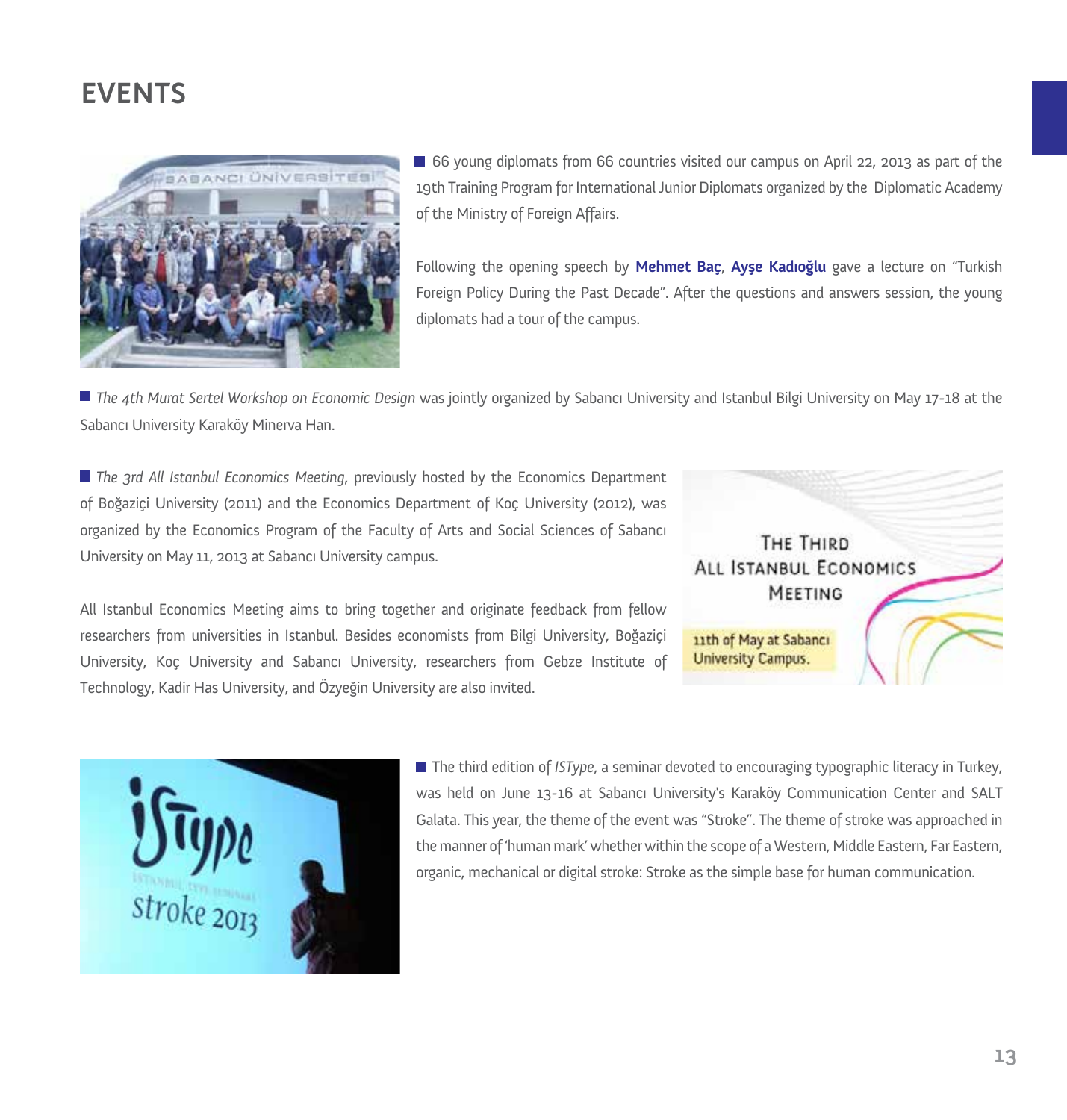

Keynote speaker of the event, prolific writer and poet, **Robert Bringhurst**, took us on a journey through the meaning of gesture and stroke with his talk, "The Shape of Thought, the Shape of Vision".

ISType (Istanbul Type Seminars), conceived by **Onur Yazıcıgil** (Sabancı University) and **Alessandro Segalini** (İzmir University of Economics), is a lecture and workshop series devoted to encouraging typographic literacy in Turkey. ISType aims to contribute to the development of a typographic heritage in Turkey in which future generations can explore and create further contributions to typographic design and practice.

*The 6th Hrant Dink Memorial Workshop* titled "Coming to Terms with War, Genocide, and Political Violence" was held on May 31- June 2, 2013 at Karakoy Minerva Han in collaboration with Sabancı University, Istanbul Policy Center, Hrant Dink Foundation and Anadolu Kültür. This year's Hrant Dink Memorial Workshop focused on the various means and challenges of "coming to terms" with wars, genocides, and political violence.



FASS faculty members **Ateş Altınordu, Ayşe Gül Altınay, Çağla Aydın, Faik Kurtulmuş, Fikret Adanır, Gülayşe Koçak, Nedim Nomer,** and **Sibel Irzık** took part in the organizing committee of the workshop.



*The Purple Certificate Program*, which is a gender awareness education program for high school teachers, hosted 48 high school teachers from Aydın, Eskişehir, Gaziantep, Kahramanmaraş, Kayseri, and Kocaeli districts between the dates of July 24-29, 2013 at Sabancı University Tuzla Campus.

The program has a rich content which covers a variety of topics from the representations of femininity and masculinity in media and textbooks to women's movement; from mental health of adolescents to violence and sexual harassment. In addition to training modules, the program offers various workshops in which high school teachers develop and implement their own project proposals on gender issues.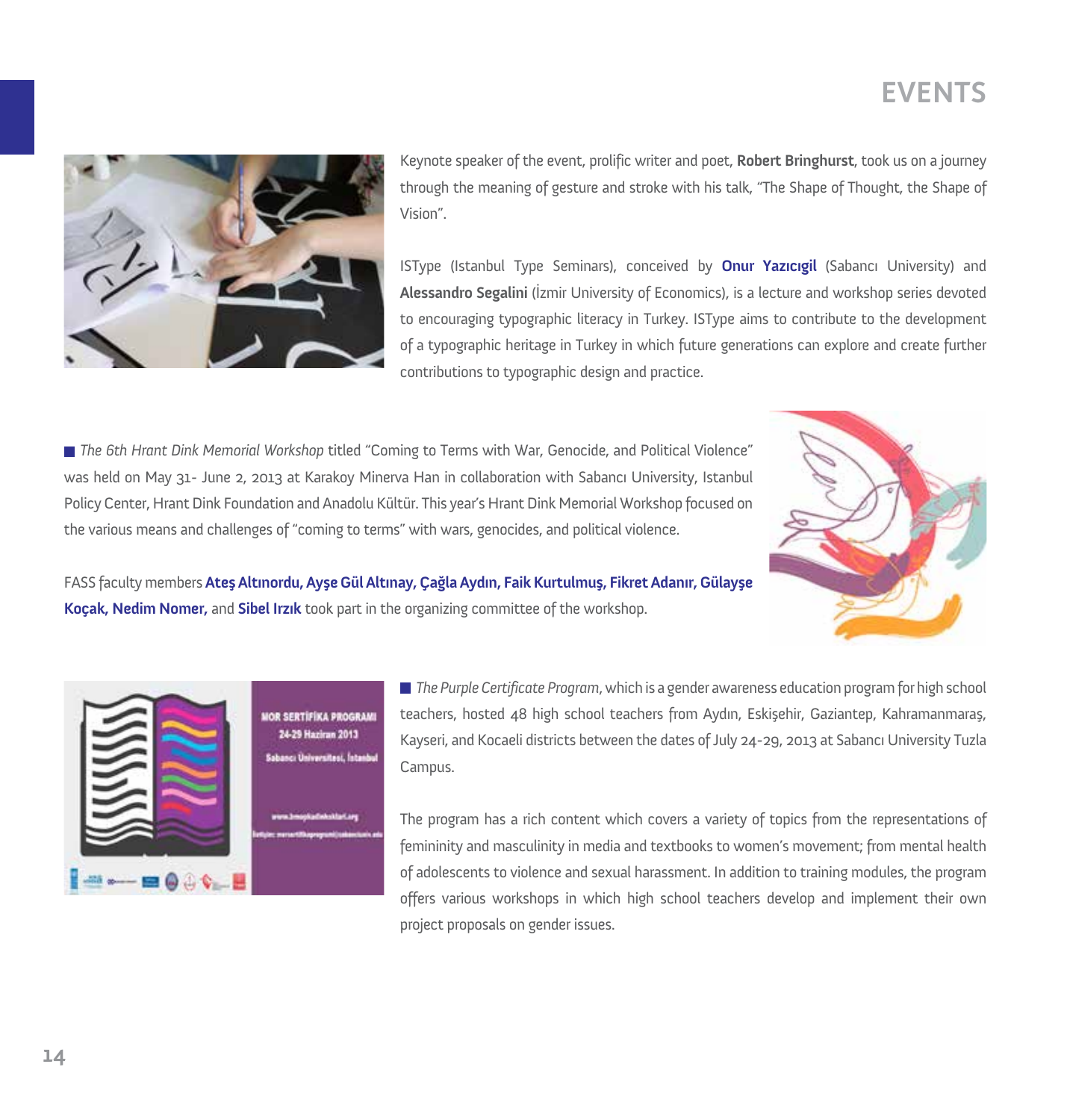

Visual Arts and Visual Communication Design Program organized a workshop by **Joachim Pietsch** from Dun Laoghaire Institute of Art, Design and Technology [IADT] about natural user interface prototyping using the kinect sensor on April 9-10, 2013 at FASS.

**Pere Villanova**, professor of Political Science and Administration at the Faculty of Law, University of Barcelona, gave three lectures titled "Is there an EU-

Mediterranean common agenda? The Mediterranean as a Geopolitical Unit?" on April 22 – 25; and **Laura Chaqués Bonafont**, associate professor of Political Science at the University of Barcelona and research fellow at the Institut Barcelona d'Estudis Internacionals (IBEI) gave two lectures titled "European Integration and Domestic Parliamentary Legislatures" on May 15-16, 2013.



Laura Chaques European Integration and Domestic Parliamentary Legislatures

1st Seminar: May 15 2013, 12:30-15:30 pm FASS 1098 2nd Seminar: May 16 2013, 12:30-15:30 pm FASS 2034

The lectures were given under the heading of "Anna Lindh/La Caixa and SUCEES Lectures" and European Studies Lecture Series by the support of **Meltem Müftüler-Baç.**

■ At our KASA Gallery, we showcased several exhibitions during April – August 2013.



Kasa Gallery and LEA Media Exhibition Platform launched Jon McCormack's **Fifty Sisters**, a series of images algorithmically "grown" from computer code using artificial evolution and generative grammars in May 2013. Each plant-like form in the series was derived from deconstructed graphic elements derived from oil company logos. The title of the work refers to the original "Seven Sisters" – a cartel of seven oil companies that dominated the global petrochemical industry and Middle East oil production from the mid-1940s until the oil crisis of the 1970s.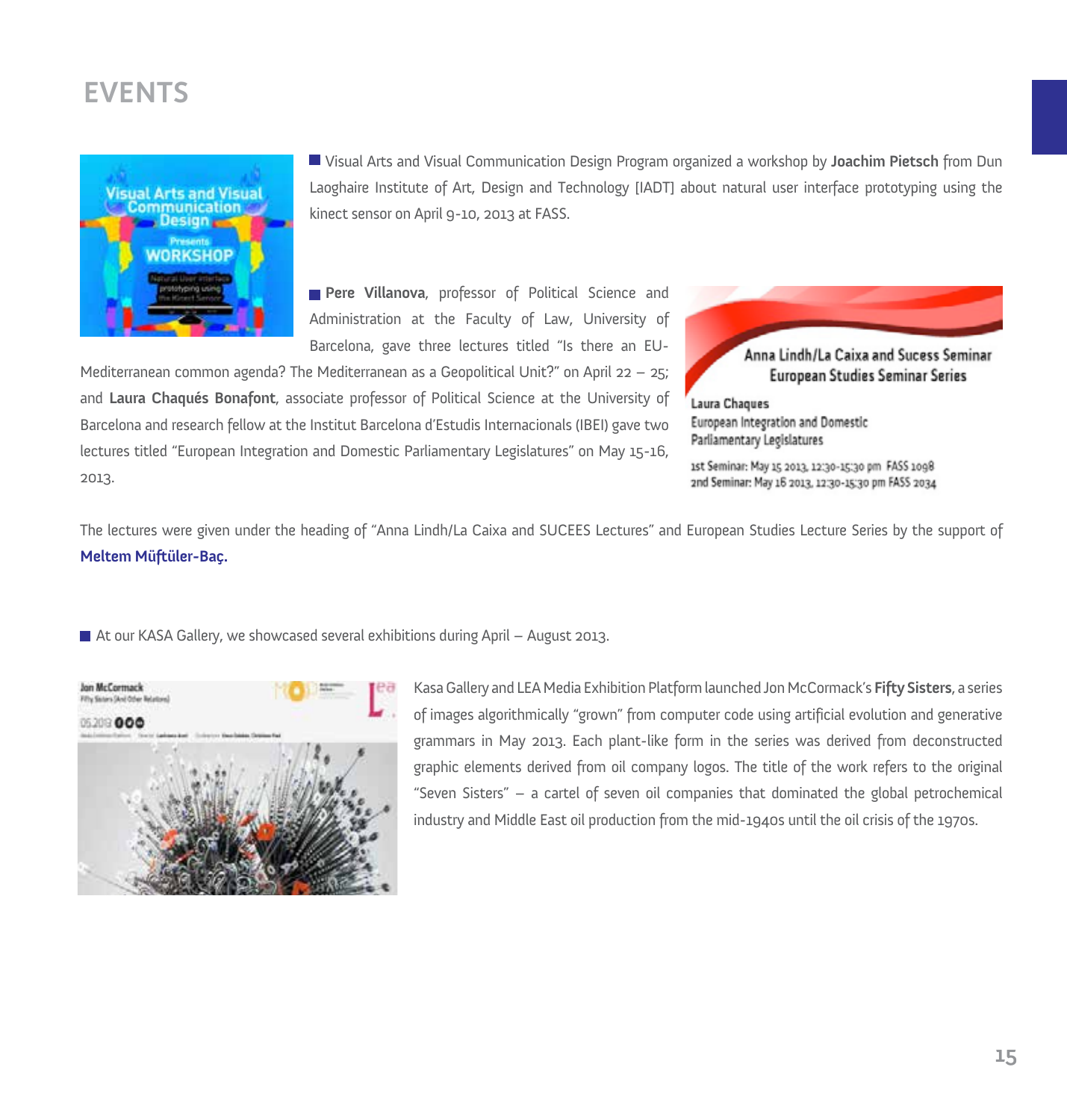## URISDICTION  $\frac{1}{2}$ **SHOPPING PAOLO CIRIO** RAB OF COL EXEMPTED MAN ISLA JUNE 14 - JULY 31, 2013 of lave m

**O** KASA

**Jurisdiction Shopping**, June 14 - July 31, 2013.

*Paolo Cirio's Jurisdiction Shopping* was an exhibition focusing on the current schizophrenic post-postmodern relationships between state, corporations and citizens. The exhibition offered the viewer the possibility of engaging with a series of artworks that are based on the artist's experience of attempting to generalize practices of illegality, therefore, presenting the possibility of a world within which exist frameworks for a generalized tax evasion.

Paolo Cirio is a contemporary artist whose artworks evoke activism for a more equal world. Cirio's latest artwork *Loophole for All* is an art performance and intervention that fights against corruption and injustice whilst reconsidering the artist's position and role in contemporary post-postmodern society.

Kasa Gallery was at ZKM | Zentrum für Kunst und Medientechnologie Karlsruhe and organized an international event on Sound Curating and Sound Art between August 19-21, 2013. This was a leading international project that sees the participation of the University of Aalborg, LARM, Goldsmiths College, The Courtauld Institute and a range of other international partners.

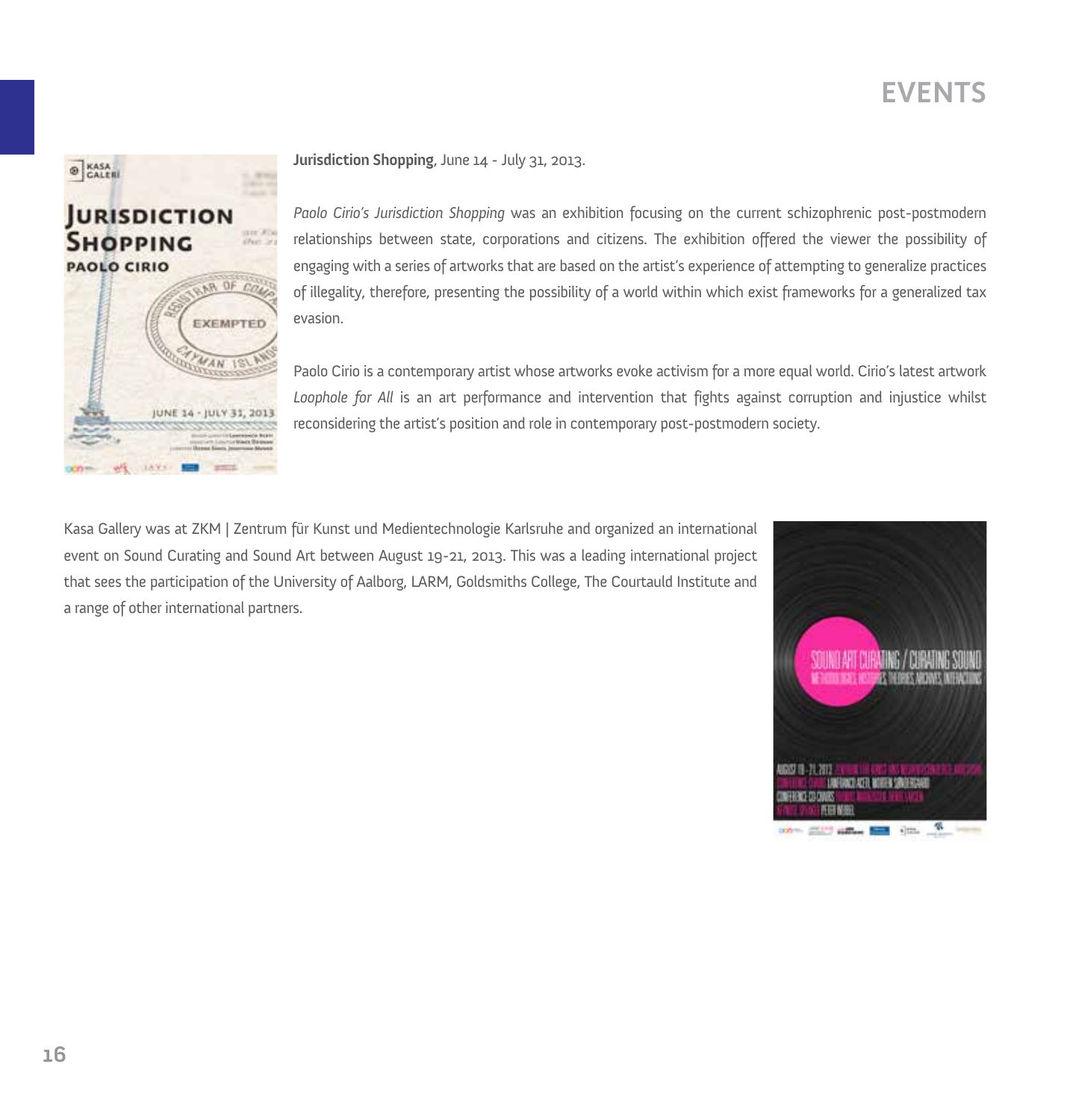#### **Political Science PhD program placement in 2013**

It is with great pleasure that we announce the appointment of two of our recent Political Science PhD program graduates as Assistant professors in Turkish Universities in 2013.



Appointment of two of our recent Political Science PhD graduates. Eda Kusku-Sönmez and Selin Türkeş-Kılıç as Assistant Professors in **Turkish Universities** 

**Eda Kuşku-Sönmez** was appointed as Assistant Professor of International Relations at Canik Başarı University, Samsun in March 2013. Eda defended her PhD dissertation titled "An Empirical Study of Lobbying Success in the Context of Turkey's Accession Negotiations with the European Union" in February 2013 under the supervision of Meltem Müftüler-Baç.

**Selin Türkeş-Kılıç** was appointed as Assistant Professor of International Relations at Yeditepe University, Istanbul in August 2013. Selin defended her PhD dissertation titled "Accounting for Variation in Political Party Closures: The European Union's Framing in Batasuna and DTP Decisions" in August 2012, under the supervision of Meltem Müftüler-Baç.

Political Science PhD candidate **İpek Demirsu** was granted TÜBİTAK Research Scholarship for Doctoral Studies and has acquired the opportunity to work with Prof. Richard Jackson at the University of Otago in New Zealand to carry out research for her dissertation supervised by Meltem Müftüler-Baç entitled "Resonance of Legitimacy across Different Actors: The Discourse of Human Rights in the Context of Counter-terrorism".

**Büşra Çatır** and **Hazal İnce** (ES MA 2013) received the European Commission's Jean Monnet Award and Scholarship for European studies for the academic year 2013-2014. They will be using this award for further graduate work in British institutions.





VACD MA student **Zeynep Özel** attended the 7th Tropical Lab Singapore between July 24 – August 7, 2013 organized by LASALLE College of the Arts in Singapore. Tropical Lab is an International Art Camp for Art Academies and Institutes. A series of creative workshops and other activities (presentations, seminars, dialogues, trips) were conducted by established international and local artists and staff members from LASALLE College of the Arts.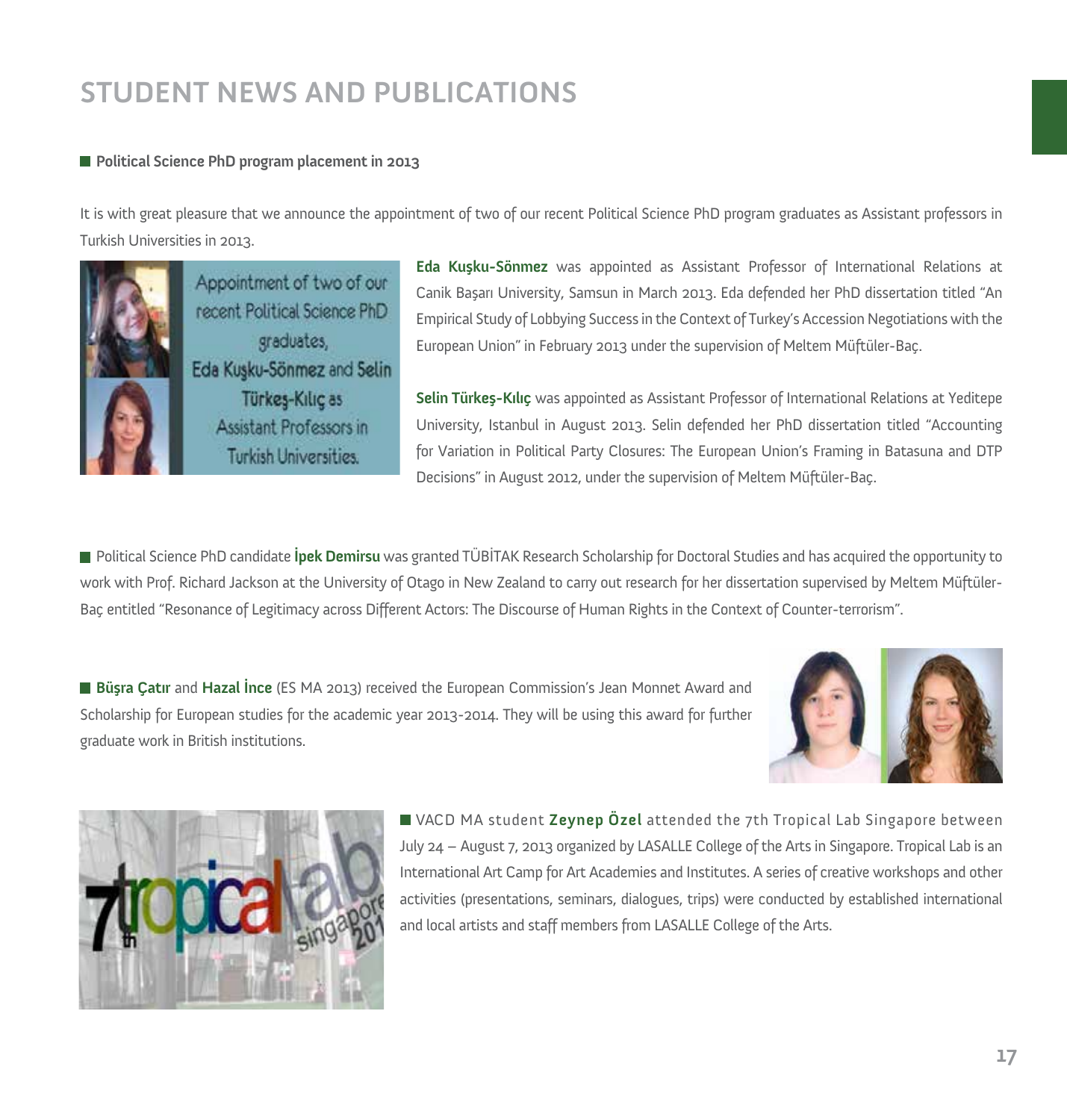

 $\blacksquare$  The 6<sup>th</sup> TEB Convention of Ideas with the slogan "Invent Something" to encourage innovation in the finance industry and to implement innovative, creative projects was organized and the awards ceremony was held on May 17, 2013. In the Student-New Graduate category, Sabancı University Economics student **Emre Tekin** won the first prize and also won an MBA grant at Bahçeşehir University.

Candidates nominated by reference letters for Teaching Assistant Awards, designed for all Teaching Assistants assigned to at least one course other than first year University Courses, have been evaluated by Dean's Council and selected; Gürkan Işık as the first place winner, Cenk Yanık as the second place winner and **Pınar Budan** (CULT MA) as the third place winner for Teaching Assistant Awards.





A group of European Studies MA students along with Political Science PhD and MA students visited Brussels between April  $1 - 5$ , 2013. During the trip organized by the Sabancı University Jean Monnet Center of Excellence (SUCEES), the students held meetings with officials from the European Commission, the Council of the European Union, and the European Parliament. In these meetings, the students were able to discuss such issues as the European Union's foreign policy, human rights issues, development aid, enlargement, and the future of Turkey the European Union with high level EU officials, and were able to use and compare their theoretical knowledge vis-a-vis empirical realities of European integration.

SPS '04 alumnus **Melih Özsöz'**s book *The Visa Liberalization Process in the Western Balkan Countries: Visa Facilitation, Readmission, Road Map and Visa Liberalization* was published in Turkish by Economic Development Foundation.



RATI RAI KAN (B.KF) FRÖVDE VÍZE SERBESTLÍĞÍ SÜRECİ: VIZE KOLAYLASTIRMA, GERI KABUL you wealthicular vize consport in

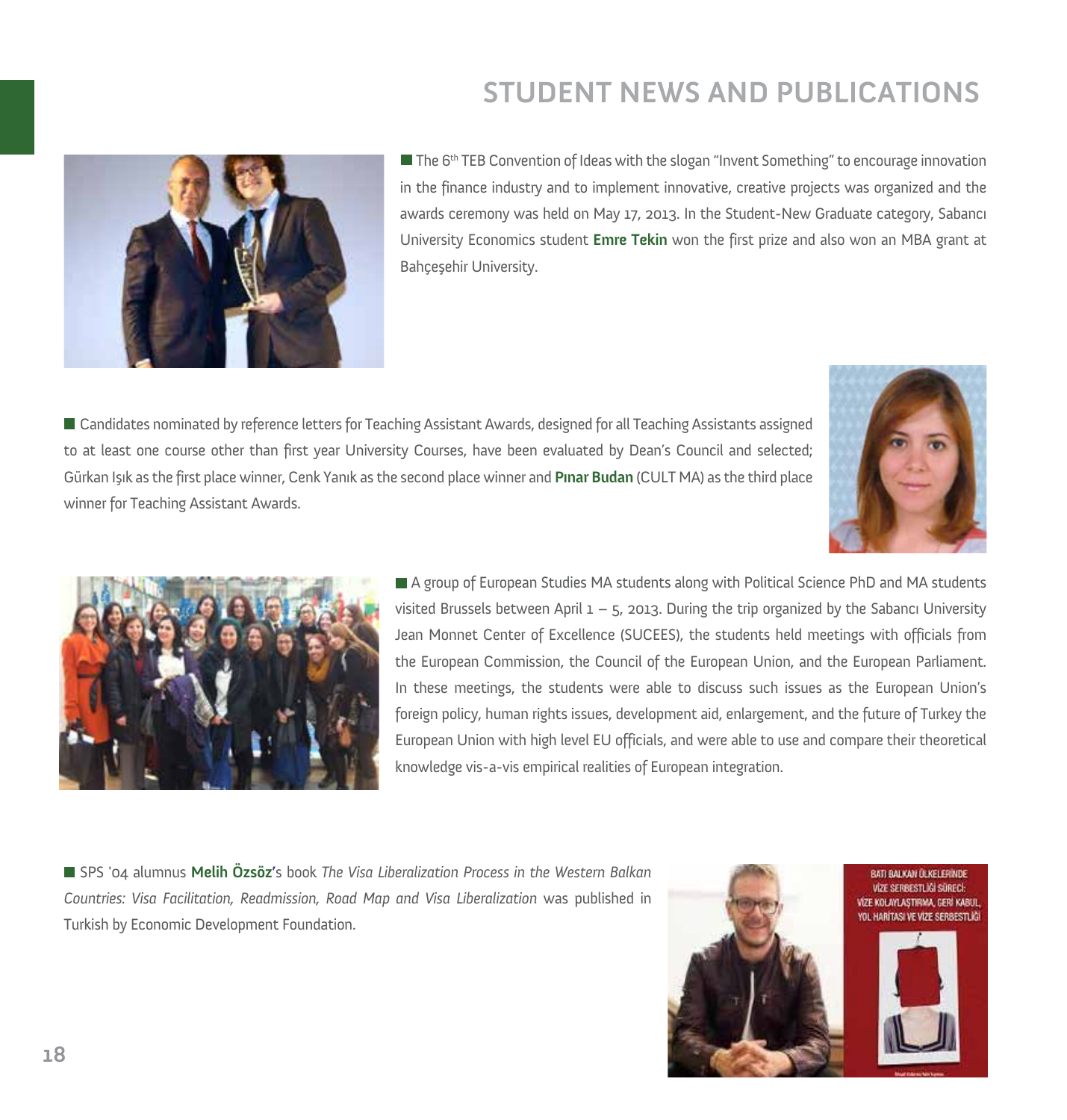#### **PhD Dissertation**

**Ayşe Ezgi Gürcan**, PhD in Political Science, dissertation title: "Articulating and Aggregating Sectarian Interests: The Case of Alevis in Turkey", supervised by Sabri Sayarı, 2013.

**Gül Arıkan Akdağ**, PhD in Political Science, dissertation title: "Incumbent Mobilization of Swing Voters: Voter-Party Linkages and Consolidation of Ethnic Votes in Istanbul", supervised by Özge Kemahlıoğlu, 2013.

#### **Conference Participation**

Political Science PhD Students **Elif Kalaycıoğlu, Ezgi Uzun, Can Zeynep Sungur, Bengi Ruken Cengiz, Alper Baysan** and **Doğu Durgun**, presented their papers in the **54th ISA Annual Convention** held in San Francisco between April 3-6, 2013.

**Elif Kalaycıoğlu**, "Diffusion of America's Global Fight Against Terror: A 'Turkish Blunder' and Civilian Deaths"

**Ezgi Uzun** and **Can Zeynep Sungur**, "The Linkage Between the Global and Societal: Turkey's Foreign Policy Activism in the Middle East"

**Bengi Ruken Cengiz**, "Whose Good Governance?: An Analysis of the Good Governance Discourse of the International Financial Institutions in the Context of Arab Spring"

**Alper Baysan**, "Overstayers at the Gates'? European Schengen Countries and the Securitization of the Turkish Visa Question"

**Doğu Durgun**, "Imperial Vision: A Comparative Gendered Analysis of Zbigniew Brzezinski's and Ahmet Davutoğlu's Imperial Strategies"

**11th International Border Crossings Conference** took place in Bucharest between April 25-28. İlkim Karakuş, İrem Az and Polina Gioltzoglou, students of the MA Program in Cultural Studies, attended the conference and each of them presented a separate paper.

**İrem Az**, "Transformation of the Modes of Political Action and Activism in Istanbul"

**Polina Gioltzoglou**, "The Greek Orthodox Minority Schools of Istanbul and Cultural Identity: The case of the Arab Spoken Christian Orthodox Students"

**İlkim Karakuş**, "Critique of Exploitation Sponsored by Exploitation: Negotiation of Assistantship for Scholarship among Cultural Studies MA Students"

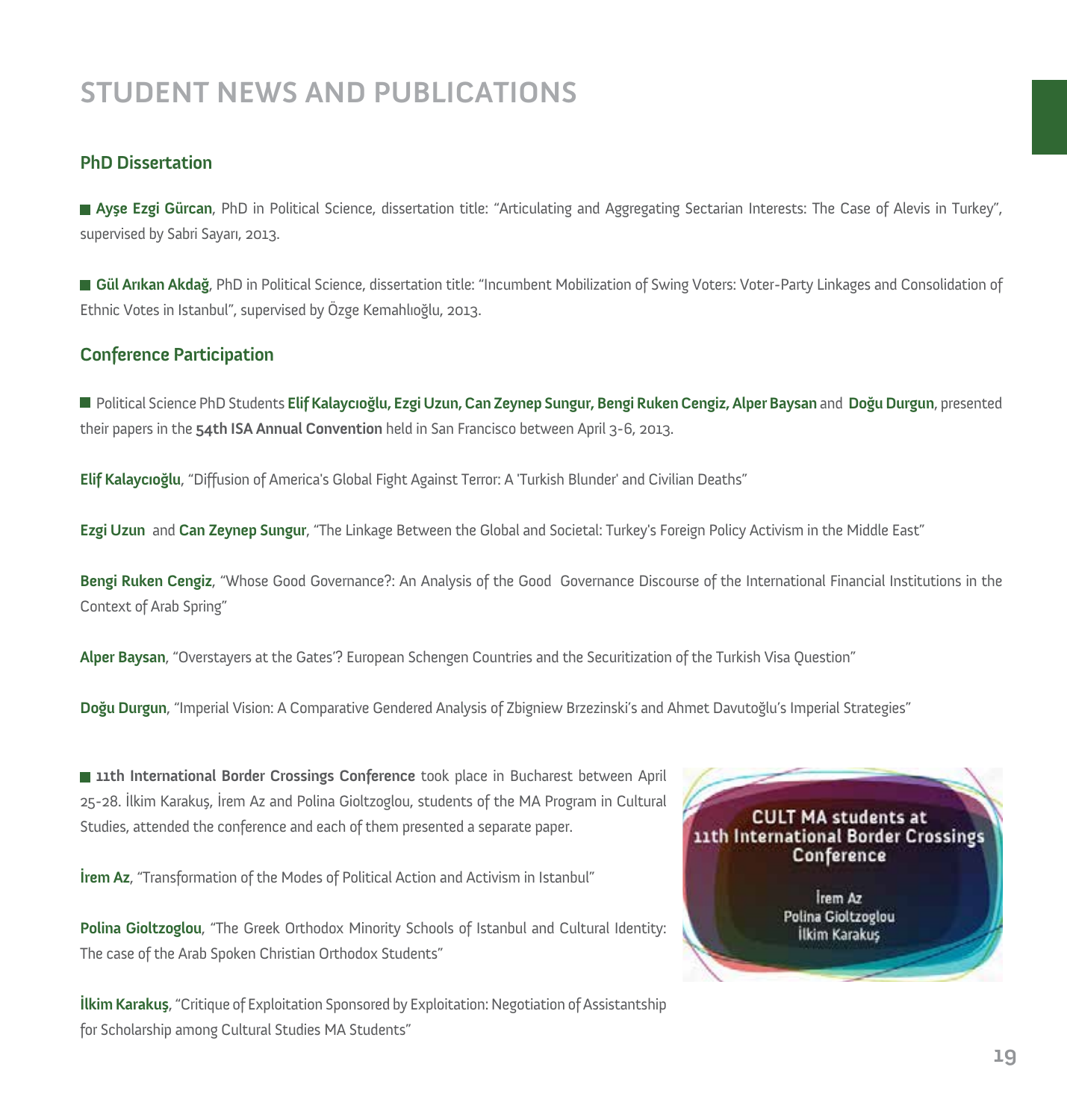**Gizem Korg**, PhD candidate in History presented a paper entitled "The Bektashi Tahrirs: Bektashi Literary Culture in the Nineteenth Century According to State Registers: The Example of Tekke-i Abdal Musa" at the **Middle East History and Theory (MEHAT) Conference**, in Chicago organized by the University of Chicago on May 3-5, 2013.

History PhD student Gizem Korg's conference participation

'The Bektashi Tahrirs: Bektashi Literary Culture in the Nineteenth Century According to State Registers: The Example of Tekke-i Abdal Musa''

History PhD candidates **Uygar Aydemir and Marloes Cornelissen** attended the 14th Annual Postgraduate Colloquium of the Centre for Byzantine, Ottoman and Modern Greek Studies at the University of Birmingham.

History PhD candidates **Uygar Aydemir** and **Marloes Cornelissen** attended **the 14th Annual Postgraduate Colloquium of the Centre for Byzantine, Ottoman and Modern Greek Studies** at the University of Birmingham on May 25, 2013. Marloes presented her paper entitled "Material Culture at the Ottoman Court: Jacobus Colyer, A Debt Ridden Ambassador in Early Modern Istanbul". Uygar's paper title was "From Artistic Subjectivity to Political Collectivism: Namık Kemal among the Young Ottomans".

**8th International Conference on Interdisciplinary Social Sciences** organized by the Charles University, Faculty of Social Sciences in Prague/Czech Republic on 30 July – 1 August, 2013. Four of our graduate students presented papers:

**Canan Bolel** (POLS MA), "Narratives of Childhood in Ömer Seyfettin's Literature: Concept of Death within the Imaginations of Child Heroes as the Cornerstone of National Identity Formation"



**Cihan Yılmaz** (CULT MA), "The Obscuring Gaze of Belonging: An Analysis of Identity Politics and Reconciliation in Former Guerilla Accounts"

**Hüseyin Arkın Raşit** (POLS MA), "The Unacceptability of the Bisexual: A Critique of Identity through Biphobic Discourses in Turkey"

Leva Vezbergaite (POLS PhD), "The European Fiscal Compact: The Instrumentality of International Law and its Effects on EU Integration"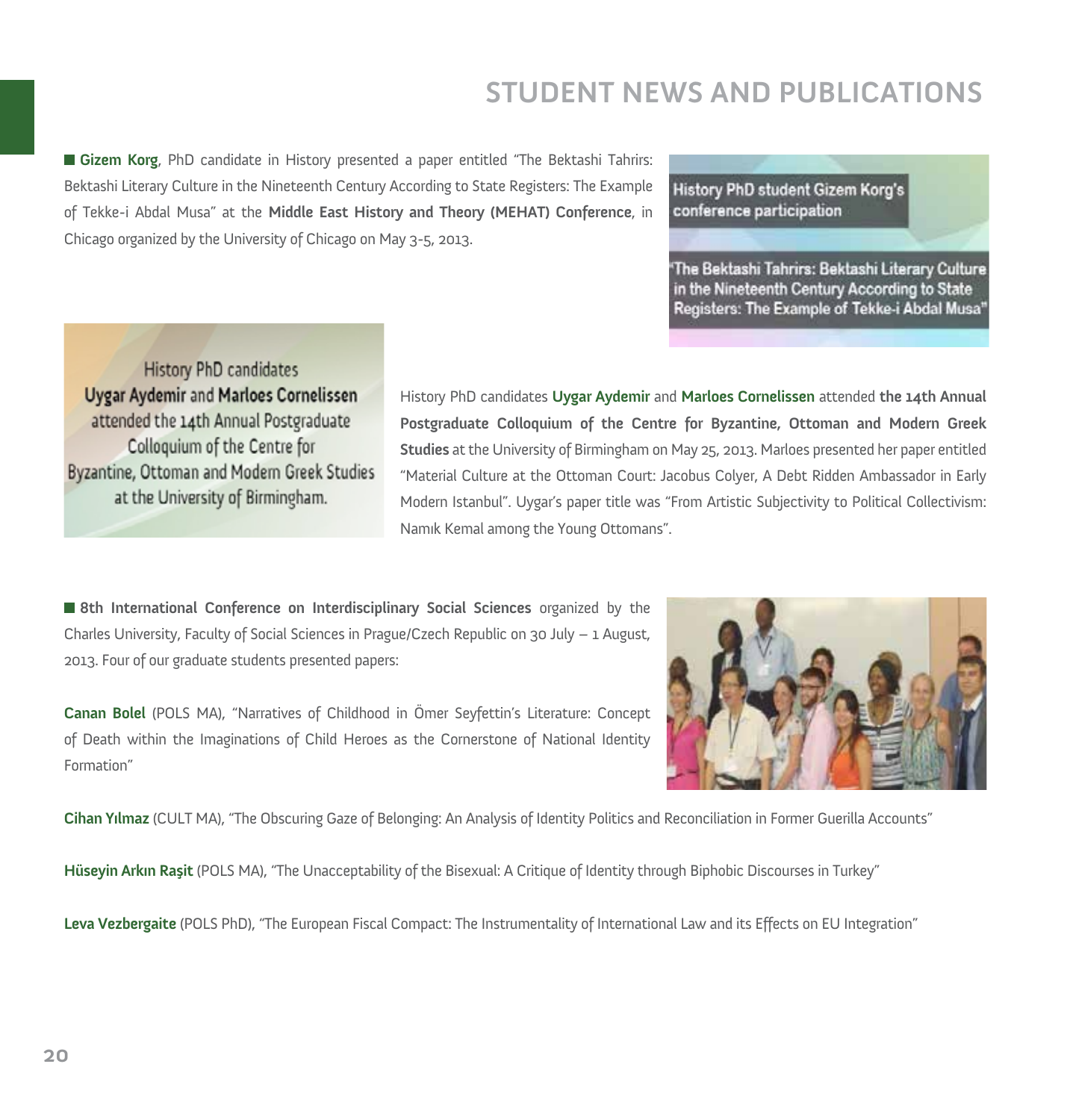### **Student and Alumni Exhibitions**



**"From Sketch to Painting"** student exhibition, on display during July 2013, was a compilation of the works by VACD students from VA 204 Visual Language and VA 324 Advanced Drawing courses.



VACD MA Photography Thesis Exhibition by **Michelia Kramer, "Confronting Assumptions"**, Galata Fotografhanesi, July 6-31, 2013.

"Confronting Assumptions" is an interactive photography exhibition that engages both subjects and audience members in challenging their conscious and subconscious presumptions about others while questioning how they choose to present their own identities.

**Elif Süsler** (VACD MA 09) and Felix De La Concha's Exhibition: "**BALAT?**", Plato Art Residency Program Exhibition, June 26 – September 29, 2013.

 Works of fourteen VA 402 students were displayed at FASS Art Gallery between June 10 – 17, 2013.





VACD MA **Aras Sedding**'s thesis exhibition titled "**Crossbreeds / Melezler**" was exhibited at FASS Art Gallery between May 30 – June 3, 2013.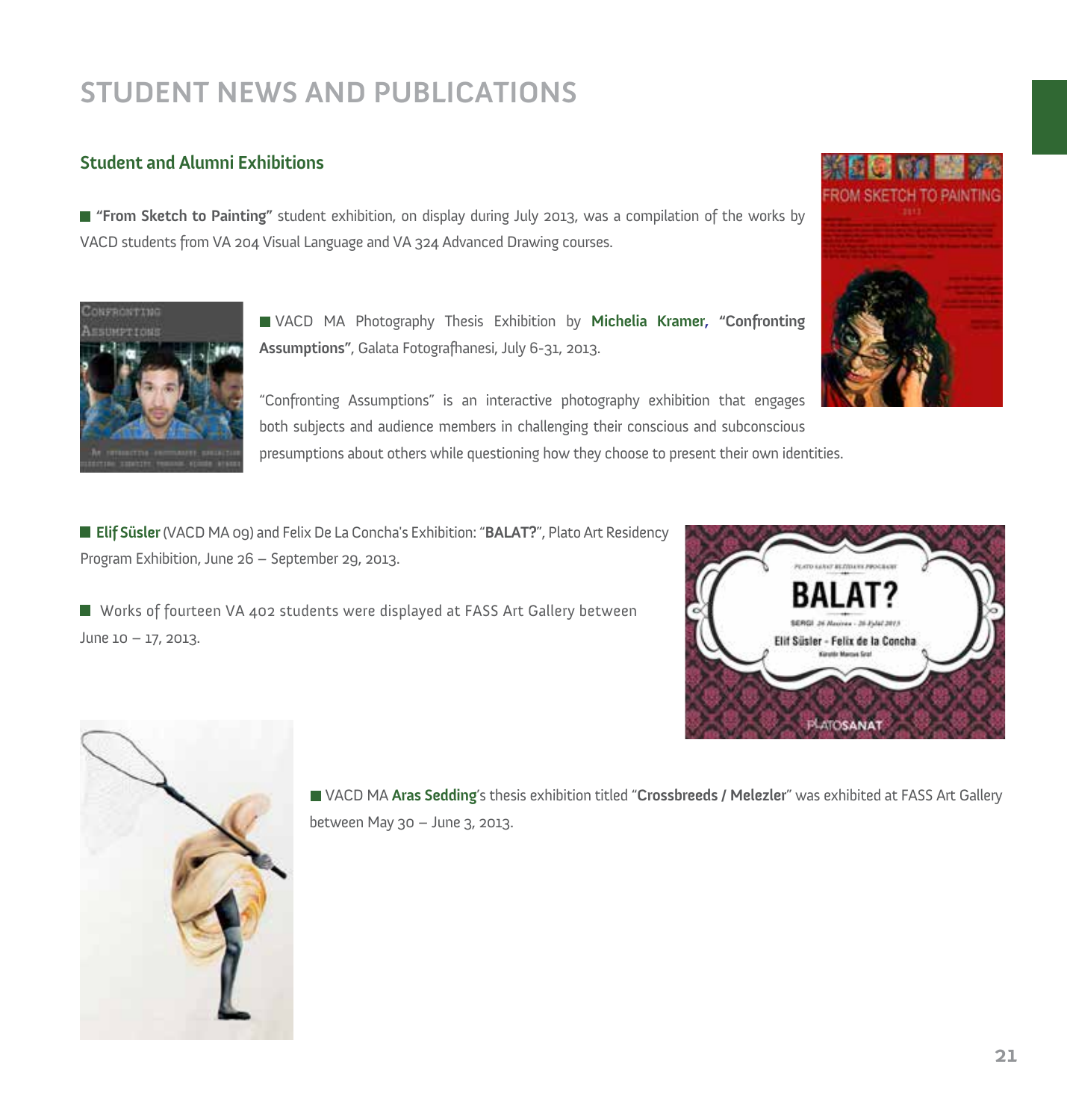

**Didem Erk** (VACD BA09/MA12), "**Sketching the Bufferzone**", group exhibition, Polistar, May 24 – June 8, 2013.

"Bufferzone", organized in collaboration with Uqbar from Berlin and European Mediterranean Art Association from Nicosia, is an experimental workshop and a cultural collaboration project among cultural organizers and artists.

Graduation Exhibition of senior VACD students titled **"The Last Supper"** was put on display at FASS Art Gallery between May 20-26, 2013, presenting works by thirteen young artists; **Farah Aksoy, Buse Altıparmak, Yasemin Duru, Ebru Gümrükçüoğlu, Yunus Emre, Başak Cansın Ersöz, Özge Karagöz, Ezgi Korba, Ayşe Melis Okay,** 



**Dilay Özgüven, Çağatay Tuna Özkan, Mert Üngör,** and **Nil Şimşek**.

As **The Last Supper** marks the end of their visual arts education, the supper is also an occasion to celebrate for what the future holds in their individual artistic journeys. Each student is placed around the supper table for the first and the last time, after flourishing in the safe and

independent school environment, where for the past three years they have been free to put and share their personal flavors onto their plates.



Istanbul Modern exhibition **"Close Quarters"** hosted 7 VAVCD alumni and students - **Cemre Yeşil, Özgür Atlagan, Ege Kanar, Fatma Belkıs, Sinan Tuncay, Korhan Karaoysal,** and **Begüm Yamanlar** - between May 9 - October 27, 2013.

Istanbul Modern Photography Gallery hosts "Close Quarters" exhibition that focuses on contemporary photography in Turkey. The show brings together 18 artists selected by the Istanbul Modern Photography Advisory Board around the idea of creating a personal documentary. In the exhibition, individual photographs become part of an arrangement in the form of videos, installations or prints, acquiring meaning within their unity.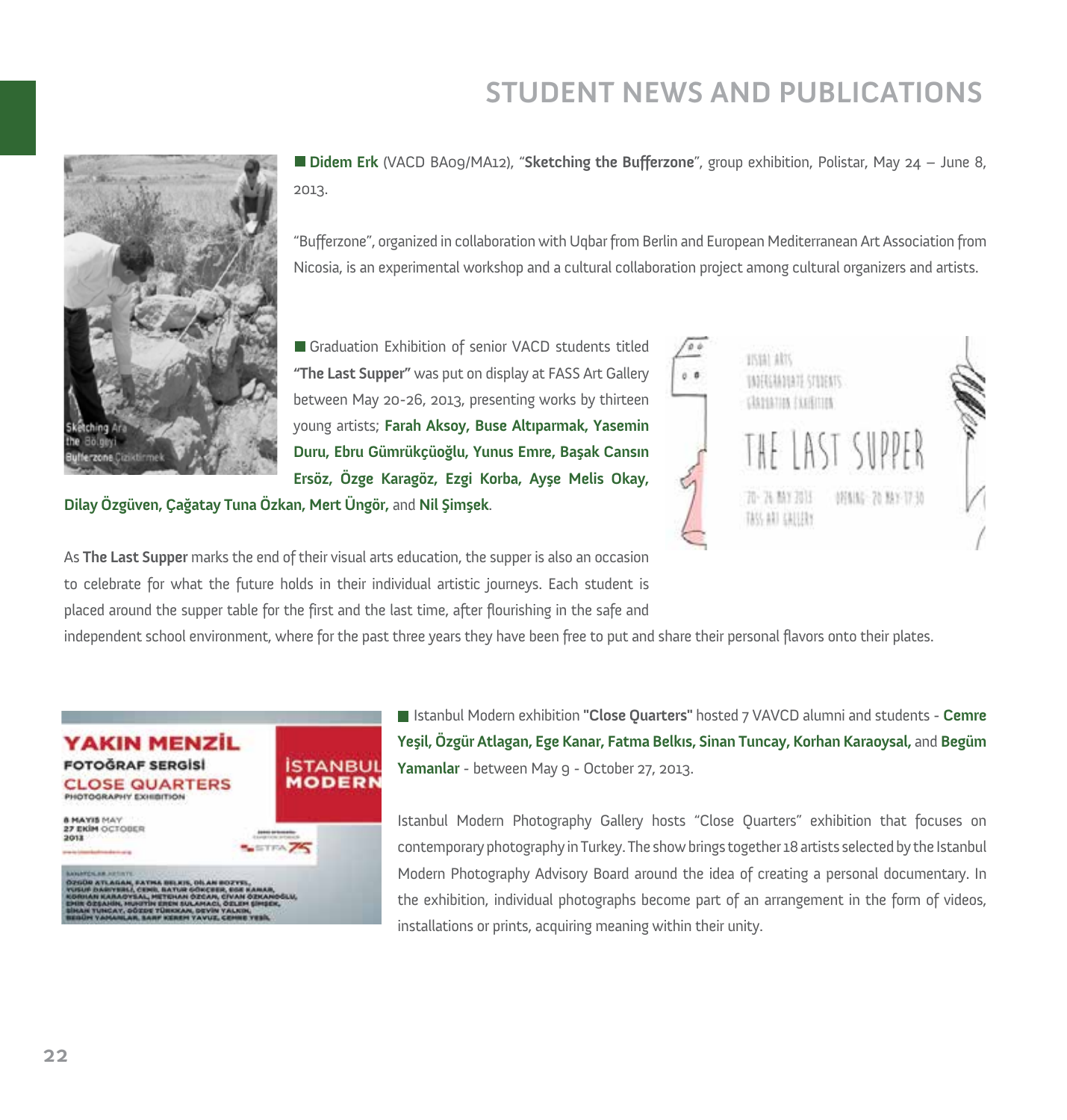VACD MA student **Sevgi Aka** and **Aras Seddigh** (VACD MA 2013) were selected for "**Borders Orbits 13**" exhibition at Siemens Sanat between April 27 – May 31, 2013.

The "Borders Orbits" competition, organized by Siemens Sanat for the seventh time, aims to support young artists and to create a platform for contemporary art.

■ Curated by Selçuk Artut, "**Rehearsal**" was on display in FASS Art Gallery in April.

Rehearsal is a responsive system based on motion tracking technology which was made possible with NUI (Natural User Interface) and visualized with hybrid graphical/textual software. The participant is invited into an environment where their silhouette is abstracted and projected onto opposing surfaces composed of lines. However once the participant begins to move, the rigid lines become fluid and respond, warp and fluctuate while sounds begin to resonate in response to the participants gestures. The data collected from the gestures of participants is forwarded to a synthesizer over Pure Data and processed according to the user interaction.

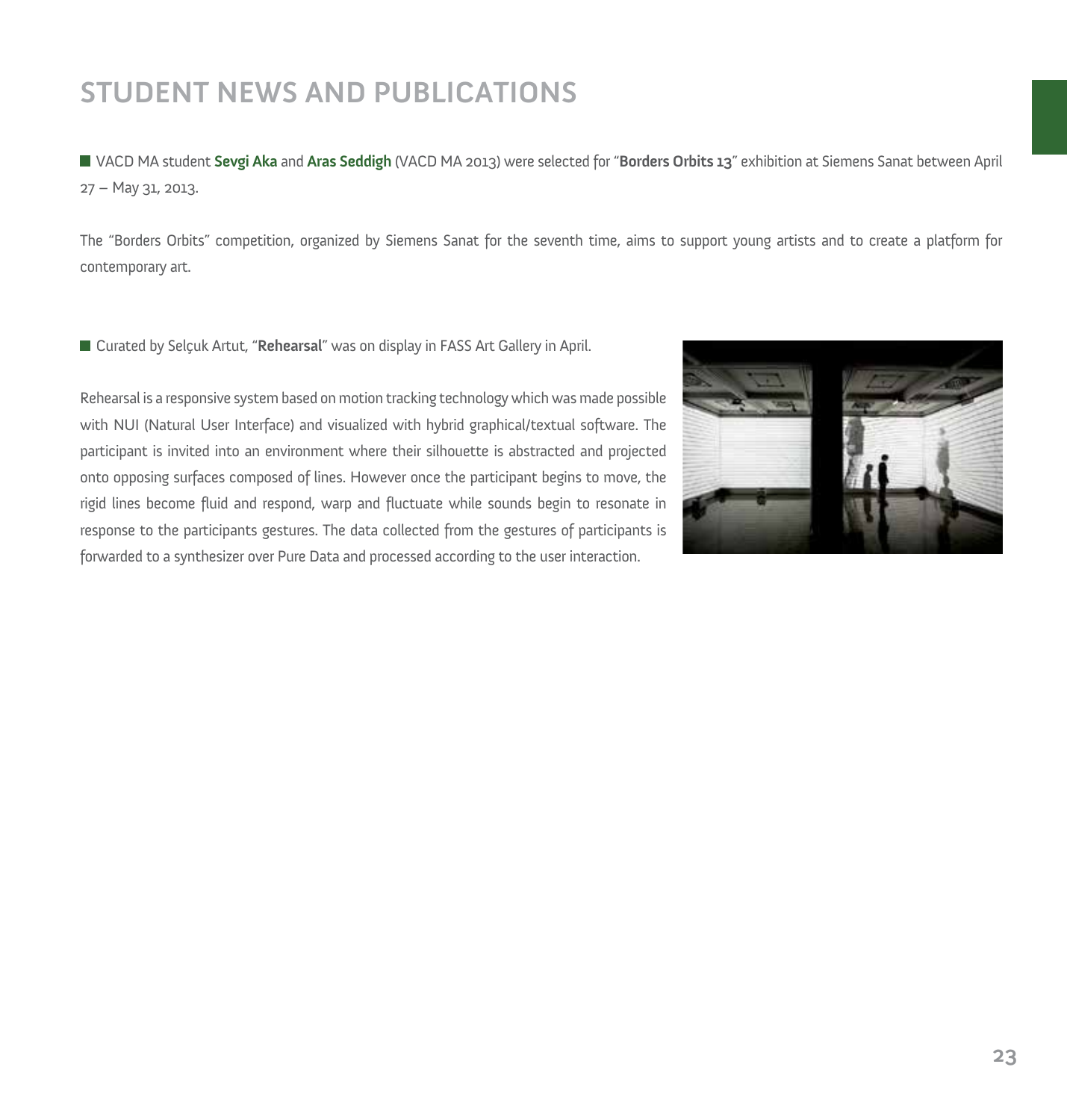Many FASS graduates will continue their studies in MA and PhD programs abroad with scholarships from prestigious institutions.

| Aydın Özipek     | <b>CULT MA</b> | Northwestern University, PhD Program in Anthropology                                                                                   |
|------------------|----------------|----------------------------------------------------------------------------------------------------------------------------------------|
| Aykun Özgen      | <b>CULT MA</b> | SUNY Buffalo, PhD Program in Comparative Literature                                                                                    |
| Cihan Yılmaz     | <b>CULT MA</b> | University of Oxford, MSc Program in Social Anthropology and Goldsmiths College / MSc Program in<br>Anthropology and Cultural Politics |
| Çiçek İlengiz    | <b>CULT MA</b> | Central European University, MA Program in Sociology and Social Anthropology                                                           |
| Emre Sahin       | <b>CULT MA</b> | SUNY Binghamton, PhD Program in Sociology                                                                                              |
| Alparslan Tuncay | <b>ECON MA</b> | University of Chicago, PhD in Economics                                                                                                |
| Kutay Cingiz     | <b>ECON MA</b> | Maastricht University, PhD in Economics                                                                                                |
| Veli Şafak       | <b>ECON MA</b> | Georgetown University, PhD in Economics                                                                                                |
| Yasar Ersan      | <b>ECON MA</b> | Sabancı University, PhD in Economics                                                                                                   |
| Hazal Ince       | ES MA          | University of Essex, MA in Political Science, Jean Monnet Scholarship                                                                  |
| Büşra Çatır      | ES MA          | University of Essex, MSc in International Relations, Jean Monnet Scholarship                                                           |
| Çağrı Yıldırım   | ES MA          | University of Missouri, PhD in Political Science                                                                                       |
| Elif Kalaycıoğlu | POLS MA        | University of Minnesota, PhD in Political Science                                                                                      |
| Alper Baysan     | POLS MA        | ETH Geneva, MA in European Studies                                                                                                     |
| Canan Bolel      | POLS MA        | London Schools of Economics                                                                                                            |
| İlker Aslan      | POLS MA        | New York University, PhD in Political Science, McCracken Fellowship                                                                    |
| Farah Aksoy      | VACD BA        | The School of Art Institute of Chicago, MA in Art History, Theory and Criticism and MA in Arts,<br>Administration and Policy           |